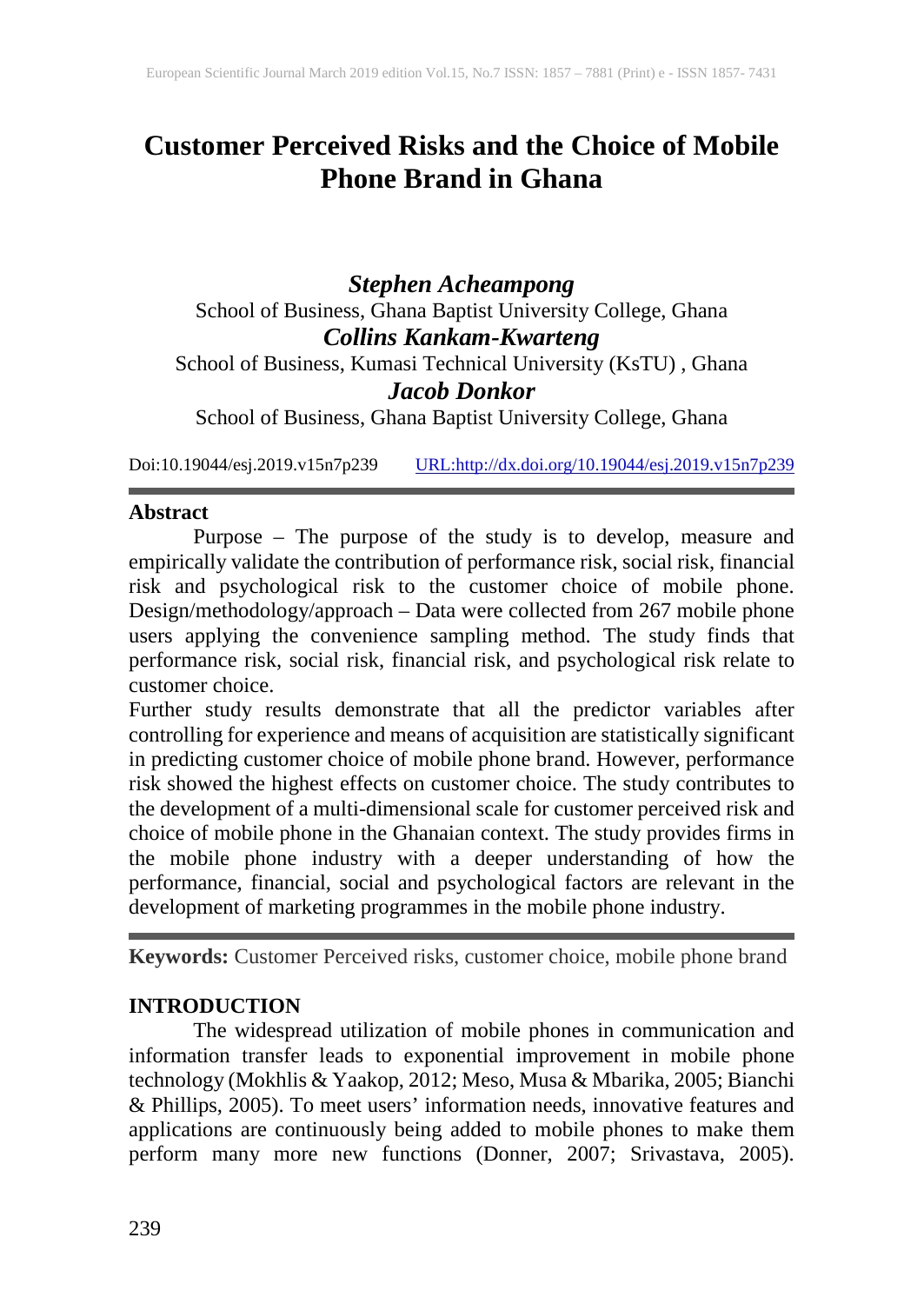Consequently, the mobile phone, which is essentially a communication device has undergone numerous transformations, making its functionalities transcending the traditional voice communication between two individuals (Kushchu, 2007; Hakoama & Hakoyama, 2011). The vast majority of empirical research in the field of perceived risks and behavior has focused on purchasing electronic gadgets, (Weber, Blais & Betz, 2002), thus in general, the empirical results of perceived risk in transactions are vital in explaining the purchase behavior of mobile phones among customers (Jarvenpaa, Tractinsky & Vitale, 2000; Van der Heijden, Verhagen & Creemers, 2003). All forms of purchases are dyadic, which implies that two parties are involved in the transaction: the buyer and the seller (Solomon, Surprenant, Czepiel & Gutman, 1985). In this context, therefore, the consumer purchase behavior is not only affected by the risk perceptions of the buying party (Kim, Ferrin & Rao, 2008), but it is also subject to perceptions of risks associated with the inability of the mobile phone to meet its expected functions (Chen & Chang, 2013).

Lowering the perceived risks associated with the purchase of mobile phones are vital keys to attracting consumers and retaining customers (Huang, Schrank, & Dubinsky, 2004; Tan & Thoen, 2002). Although there is a physical presence and even testing of the products before consumers purchase them, Harridge-March, (2006) explain that there are still perceived risks on the performance of the mobile phones they buy. The relationship between perceived risk and purchase behavior has received quite substantial attention and is explored empirically among the general public (Pavlou & Gefen, 2002). Most research today has considered risk as one construct and has explicitly been paying attention to perceived risk components, especially among consumers who purchase mobile phones (Featherman & Pavlou, 2002). Ling, Reynolds, Weung & Beatty, (2006) indicate that detailed assessments need to be made in order to thoroughly understand the perceived risks users envisage in their quest to purchase their choice of mobile phones. The introduction of new mobile phones is important for the long term success of firms, especially for technology-intensive industries (Prins & Verhoef 2007). However, the introduction of varieties of brands to the marketplace is a high-risk endeavor due to a high degree of product failure (Cooper, Edgett & Kleinschmidt, 2006) mainly due to unreceptive consumers (Hardesty & Bearden, 2004). The dimensionalities in mobile phone brands on the Ghanaian market, according to Sey (2011) requires continues researchers to appreciate consumer choice predictors. The perceived risk components of consumer behavior require a study of this nature in the Ghanaian consumers of mobile phones and the extent to which a choice of a particular brand is influenced by the perceived risk concept.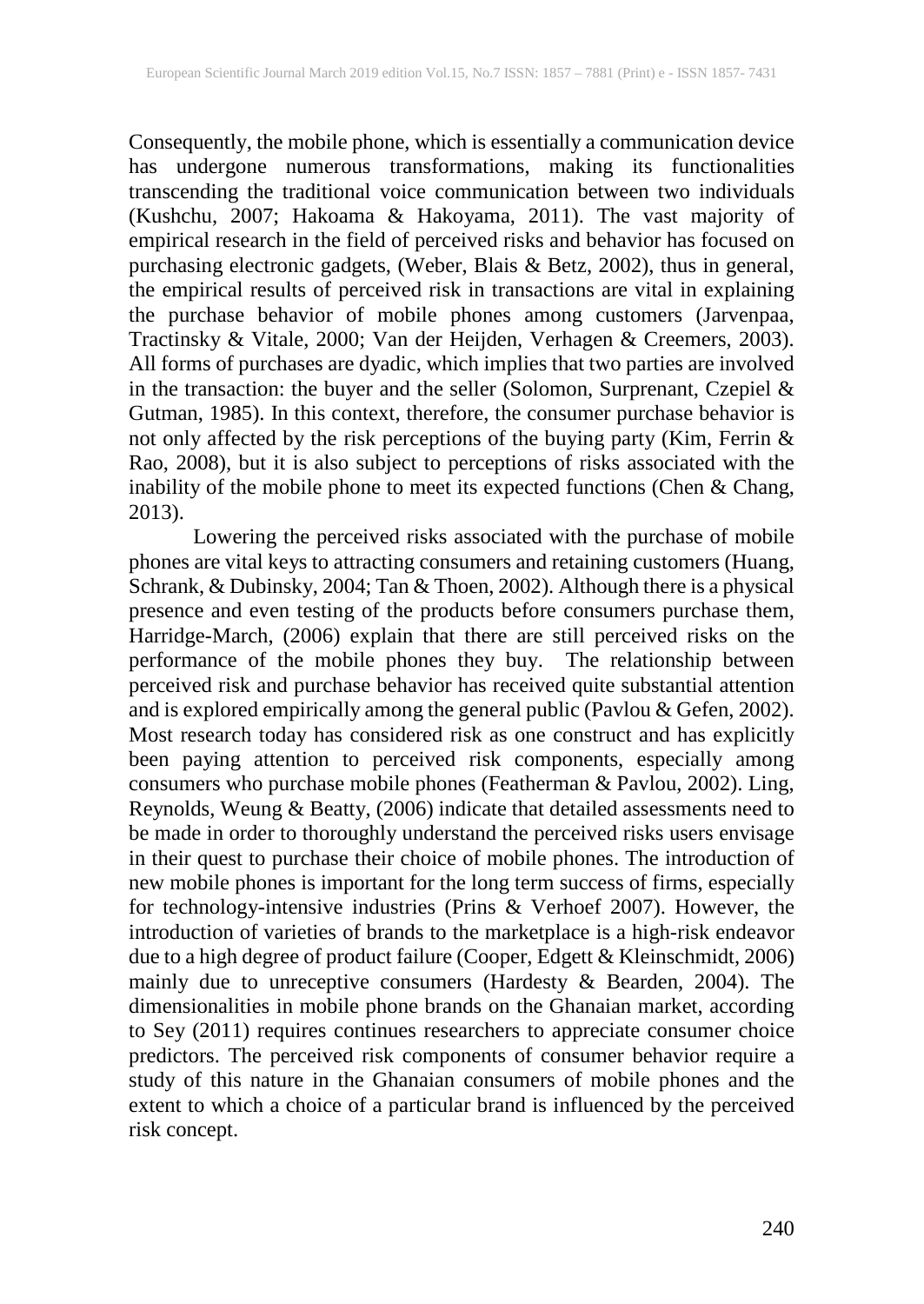# **LITERATURE REVIEW The concept of customer perceived risks**

The concept of consumer-perceived risks has been widely dealt with in the literature and has been shown to influence consumer behavior to varying degrees and in varying contexts

(Cunningham, Gerlach, Harper & Young, 2005). Consumer behavior researchers most often define perceived risks regarding the consumer's perceptions of the uncertainty and potential adverse consequences of buying a product or service (Littler & Melanthiou, 2006). Various researchers have seen perceived risk as an important factor influencing consumers' behavior (Cunningham et al., 2005). This is because, in the business environment, criminal acts can be performed with extremely high speed, and even with physical contact (Cheung-Lee, 2006). Perceived risks arise from the uncertainty that customers face when they cannot foresee the consequences of their purchase decisions. This uncertainty regards the value of services, concerns about the reliability of the information, and related features most valued by customers (Flavia<sup>'</sup>n, 2005).

As consumers perceive risks, they expect some kind of loss (Stone & Winter, 1987). Thus perceived risk is a function of the probability of loss and importance of loss (Cunningham, 1967). Since 1960, extensive consumer research has shown that perceived risks affect consumers' behavior across different cultures (Verhage et al., 1990; Dowling & Staelin, 1994). Consumers perceive risk because they face uncertainty and potentially undesirable consequences as a result of purchases (Dowling & Staelin, 1994). Perceived risk is powerful at explaining consumers' behavior because consumers are more often motivated to avoid mistakes than to maximize utility in purchasing (Mitchell, 1999).

Consumers perceive risk because time may be lost or frustration may result where the purchases are unsuccessful (Chang & Tseng, 2013; Laroche, Bergeron & Goutaland, 2003). Previous research in countries with different levels of perceived risk shows that perceived security risk is an important predictor of purchasing mobile phones. Sathye (1999) investigates perceived risk among Australian consumers and identifies security concerns and lack of awareness as the main obstacles to purchases of mobile gadgets. Cheng (2006) also found perceived performance risk to be a significant determinant of customers' belief in the usage of mobile gadgets since customers tend to increase purchases only if they perceive that the product will work to suit their expectations.

Thus in the risk literature, perceived risk has been conceptualized as two elements: uncertainty and consequences (Lu, Hsu & Hsu, 2005; Park, Lennon, & Stoel, 2005; Dowling & Staelin, 1994). Moreover, it is recognized that in the risk literature, the sources of perceived risk, also referred to as risk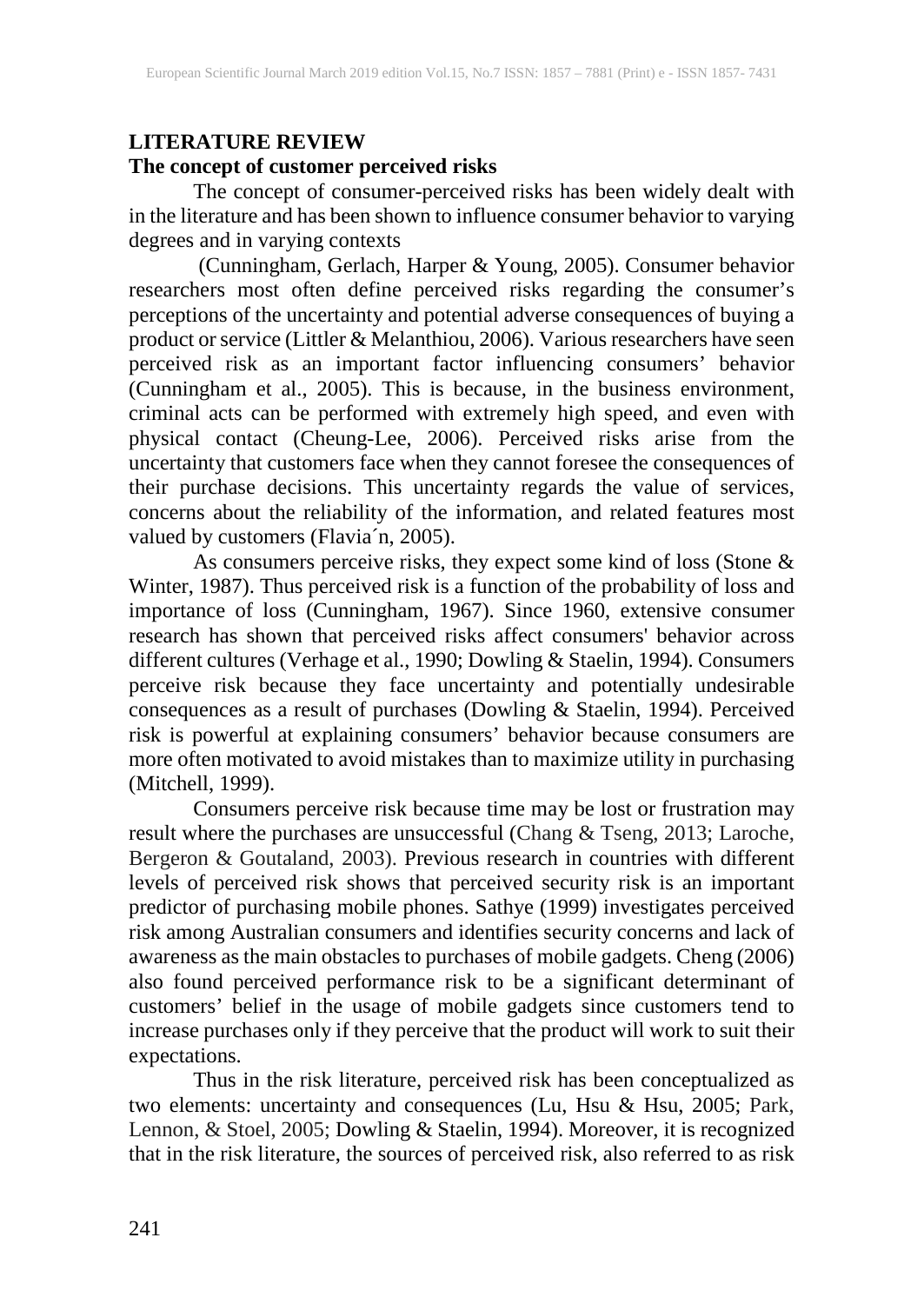types, have received attention. Discussed sources of risk include financial risk, performance risk, physical risk, psychological risk, social risk and time risk (Park et al., 2005). A widely established and validated framework of the dimensions and sources of perceived risk in purchases of mobile gadgets, however, are still lacking. The few empirical works focusing on the dimensionality of perceived risk in transactions (Featherman & Pavlou, 2003; Garbarino & Strahilevitz, 2004) arrive at different classifications or are limited in the sense that they have been applied to particular internet applications and not to the risks associated with purchasing a particular brand of mobile gadgets.

### **Behavioral Decision Theory**

The Behavioral Decision Theory (BDT) suggests that a perceived risk contributes substantially to the decision-making process (Puto, Patton & King, 1985). Most consumers have imperfect knowledge when making purchase decisions about mobile devices (Tellis & Gaeth, 1990) and hence are hesitant to adopt the use of other electronic gadgets (Sarin, Sego & Chanvarasuth, 2003), despite the benefits associated with using, for instance, mobile phones (Runyon & Steward, 1987).

#### **Risk-Taking Theory**

In that regard, the Risk-Taking Theory (RTT) suggests that consumers' adoption of new mobile devices would be a potentially high-risk situation as these new products provide unfamiliar and ambiguous stimuli (Bauer, 1960). As a result, consumers will engage in risk-reduction behavior to increase the certainty of the probable consequences of the purchase decision or reduce the amount at stake (for instance, reduce the penalties for failure) leading to Loss Aversion Theory.

### **Loss Aversion Theory**

Loss Aversion Theory (LAT) (Simpson et al., 2008) suggests that responses to losses are more extreme than responses to gains (Simpson et al., 2008). For example, consumers may postpone purchasing new mobile products as they fear that the products may not work as promised (fear of loss of money than the possible gain of owning the new product) (Simonson, 1992). Therefore, purchase postponement enables the consumers' perceived risk to be reduced to a tolerable or acceptable level (Germunden, 1985).

### **Performance Risk and customer choice**

Performance risk explains the probability of the item fails to meet the performance requirements originally intended (Fung, Hsieh, Naik & Ramadorai, 2008; McConaughy, Matthews & Fialko, 2001). Product risks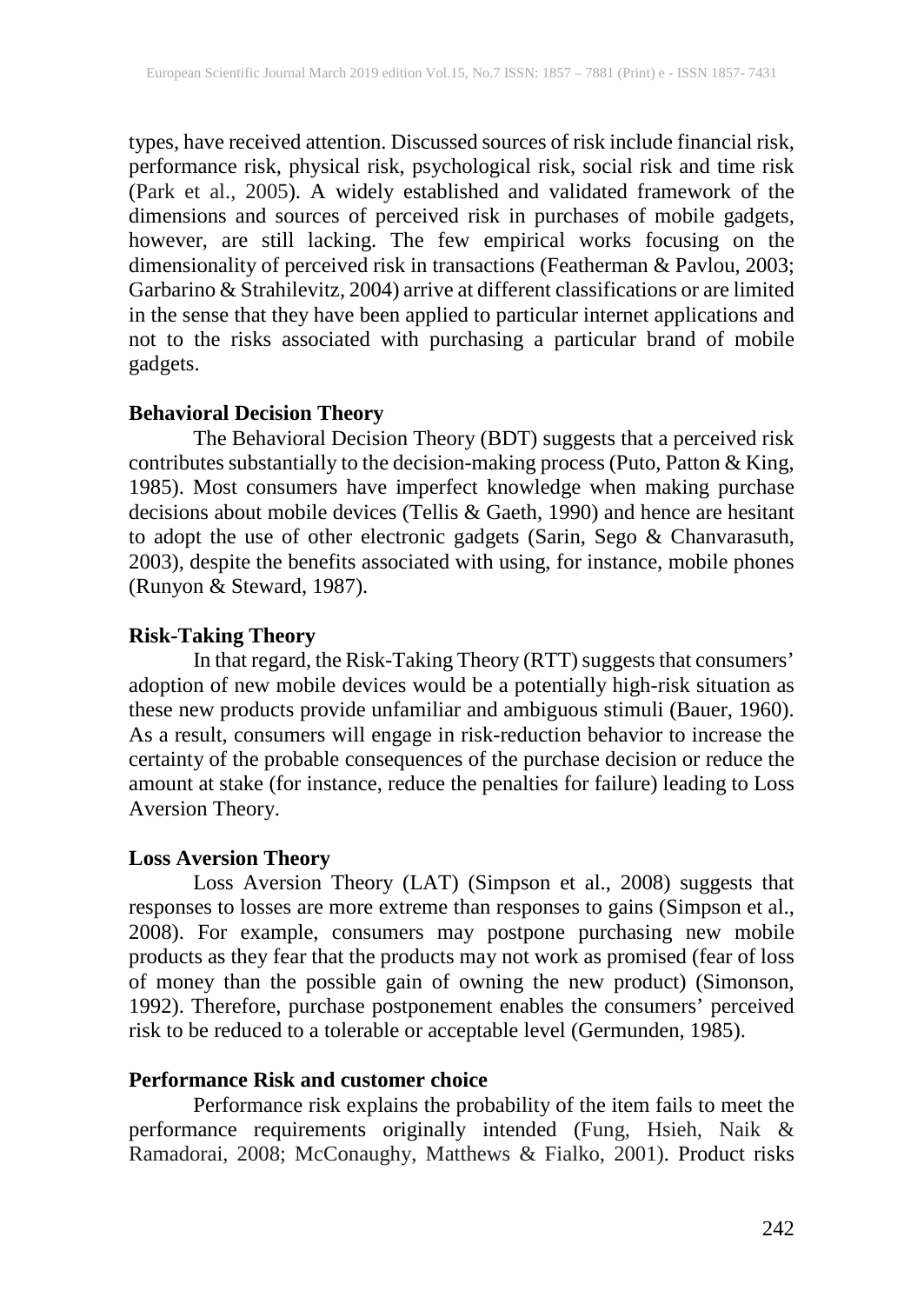have been reported as the most frequently cited reason for not trying new brands of mobile phones, as product risk was found to have a significant impact on the frequency of purchasing newly introduced mobile phones (Forsythe & Shi, 2003). A relatively high level of product risk is expected when purchasing electronic devices, particularly for some product categories, due to shoppers' inability to extensively examine and test product attributes physically (Garbarino & Strahilevitz, 2004). This suggests that risks associated with product uncertainty are likely to negatively affect mobile device purchase intentions, at least, for some products especially unfamiliar brands (Bhatnagar, Misra & Rao, 2000).

Performance risk has to do with concerns that products and services will not perform as anticipated. Consumers' evaluation of performance risk is based on their knowledge and cognitive abilities in a certain product domain (Littler & Melanthiou, 2006). It is concerned with how well the product will perform relative to expectations. Consumers' evaluation of performance risk is based on their knowledge and cognitive abilities in a certain product domain (Littler & Melanthiou, 2006). Asymmetry in electronic gadgets information and the lack of enough time to correctly evaluate the characteristics of the product leads to decreasing the confidence of consumers. The opportunity to conduct a trial may confirm how easy it is to use the product and showcase the necessary confidence to consumers with high perceived performance risk (Ba, 2001). The product's performance is one attribute that most consumers may be uncertain about (Erdem et al., 2004) especially when it comes to high-tech products. As a result, they are likely to seek information about the firms manufacturing capabilities, technology and research (Gurhan-Canliand & Batra, 2004).

Furthermore, this uncertainty may persist even after the consumer has used the product for a certain period. This may be due to imprecise information gathered about the product during its use (Erdem et al., 2004). This risk may be alleviated with the purchase of a reputable brand. Nevertheless, the product may still not perform to its potential, and this could lead to consumer frustration. Therefore, the performance of the product is an important determinant in the purchase of new high-tech products.

# **Social Risk and customer choice**

Social risk is concerned with the possibility of attracting unfavorable attention and response from purchasing a particular product. The social status of the consumer who patronizes mobile phones may be affected because of the positive or negative perceptions of some brands by family, acquaintances or peers (Littler & Melanthiou, 2006). Consumers' attitudes towards the different methods of purchasing depend on their characteristics; those who most value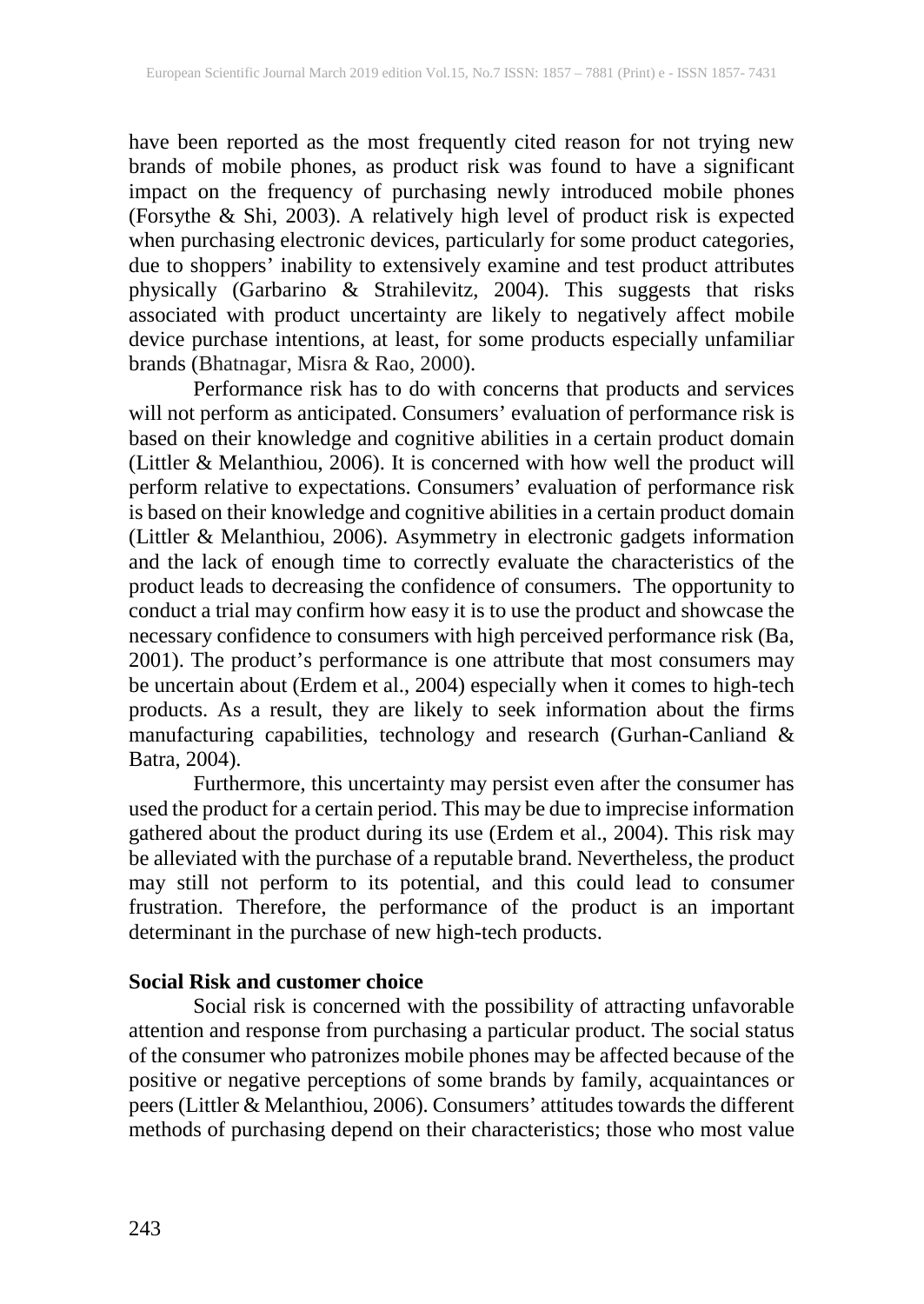social relationships being the most reluctant to develop a positive attitude to purchase mobile phones.

Social risk deals with the negative responses from the consumer's social network (e.g., friends, peers, etc.). Most high-tech products are used in public, and most consumers would prefer to be seen with the right gadget and the right brand (Hirunyawipada & Paswan, 2006). Therefore, if the new product does not meet the expectation of his or her social network, the consumer is likely to postpone the purchase of the new product and purchase the existing product that meets the expectation of the social network.

#### **Financial Risk and customer choice**

Financial risk is defined as the likelihood of suffering a monetary loss from a purchase (Sweeney et al., 1999). There are different reasons why mobile phone customers may suffer a monetary loss when shopping for their preferred choice. First, it is hard for shoppers to determine whether the price of the item purchased at a particular retailer is the lowest available, compared to others. Perception of such financial risk explains why shoppers abandon some accredited dealers (Egeln & Joseph, 2012). Second, financial losses may occur due to fraud, which is a primary financial concern among mobile phone shoppers. In addition, Caterinicchia (2005) reports on shoppers' concerns regarding financial loss if products purchased fail to perform as expected. Overall, financial risk has been negatively associated with mobile phone shopping, and is found to be a strong predictor of customers' shopping intentions (Forsythe et al. 2006) and behaviors such as, the tendency to reduce purchase frequency, reduce amount spent in shops, and frequency of searching with the intent to buy (Egeln & Joseph, 2012; Forsythe & Shi, 2006).

Most consumers would resist adopting the new product due to the undesirable consequences of adopting the new high-tech product (Kulviwat, Bruner II, & Al-Shuridah, 2009). The economic cost of a new product purchase depends on the consumer's stake in the purchase decision, which is in turn, determined by the importance of the buying goal and the economic value attached to that goal (Cox & Rich, 1964). The greater the economic value, the greater the financial risk is to the consumer (Schnietz  $\&$  Epstein, 2005). Moreover, because most high-tech products are expensive, the financial commitment of consumers towards these products is also substantial (Cooper, 2004). In addition, there may be other costs associated with the product; for instance, the maintenance and the repairs of the product may also be extensive (Mont, 2002) Therefore, consumers will consider the perceived financial risk when purchasing new high-tech products.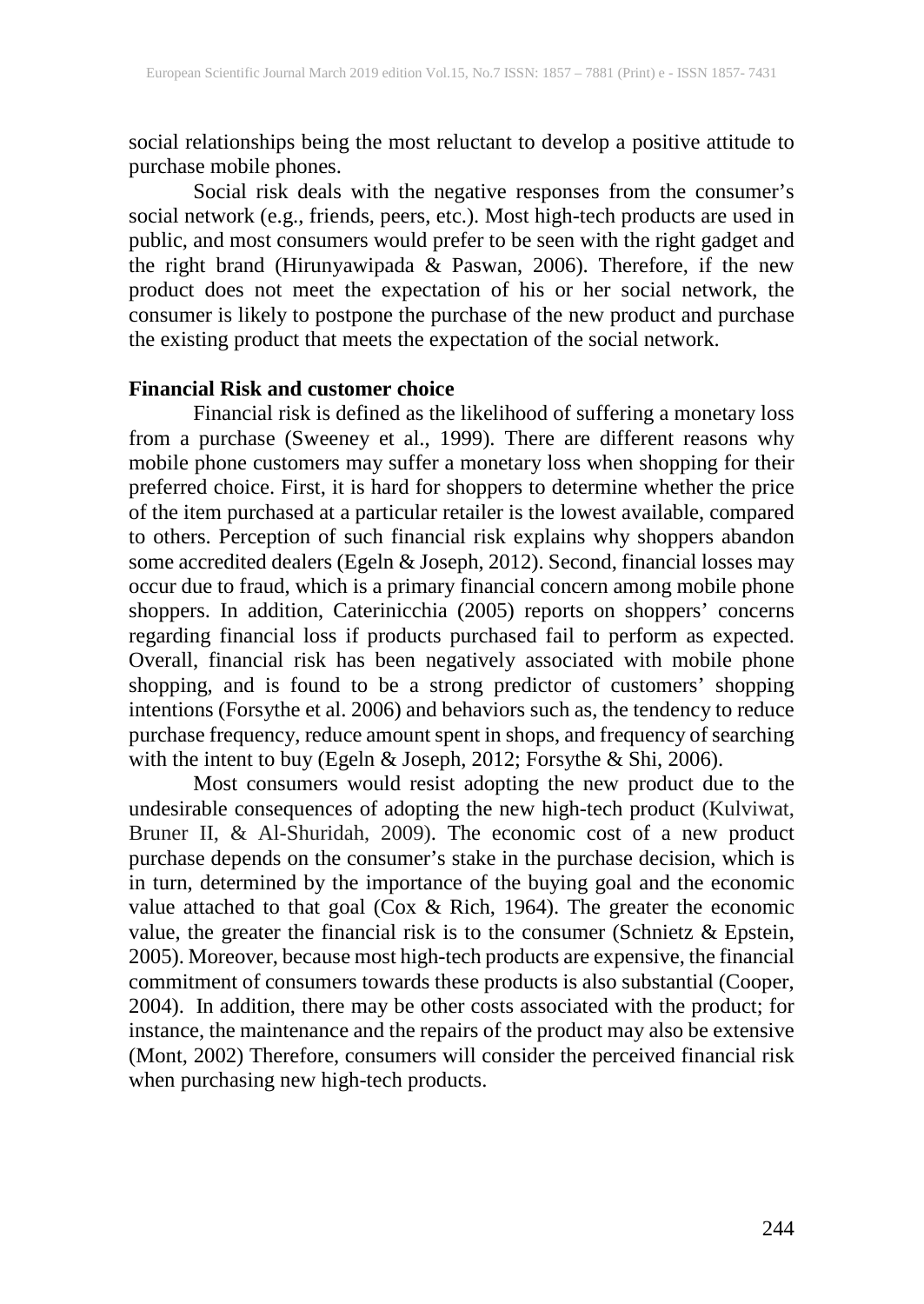# **Psychological Risks and customer choice**

The psychological risk factor is defined as whether the product or service is consistent with the prospect's sense of self-identity. Psychological risk broadly describes instances where product consumption may harm the consumer's self-esteem or perceptions of self. This risk is therefore defined as the experience of anxiety or psychological discomfort arising from anticipated post-behavioral affective reactions, such as worry and regret, from purchasing and using the product [\(Perugini & Bagozzi, 1999;](http://onlinelibrary.wiley.com/doi/10.1111/j.1083-6101.2002.tb00160.x/full#b70) [Dholakia, 2001\)](http://onlinelibrary.wiley.com/doi/10.1111/j.1083-6101.2002.tb00160.x/full#b14). The psychological risks component have been included and are explained in the following product-related dimensions: Product Complexity has been conceptualized as the extent to which the high-tech product appears difficult to use and understand (Rogers 1995). Product Innovativeness refers to the degree of change required in consumer behavior, as well as the degree of effort required to learn and use the high-tech product. Product similarity is measured regarding how much the consumer thought he/she knew about the product (Park & Lessig, 1981). Adoption difficulty refers to the effort required to learn to use and adopt a new product (Lee & O'Connor, 2003). Product Advantage is the degree to which the new product is perceived to be better than the existing products (Kohli, 1999). Purchase importance has been shown to play an important role in purchase decisions (McQuiston, 1989). Consumers under time pressure are more likely to postpone purchases than consumers under no time pressure (Dhar & Nowlis, 1999).

#### **Figure 1: Conceptual Framework**

The purpose of this work is to examine the motives that define the customer perceived risk in the purchase of a specific mobile phone brand. The rigorous scientific work identified several factors that make up the subvariables defining perceived risk. The construct for the study, therefore, includes performance risk, social risk, financial risk, and psychological risk. These are shown in figure 1. Below:

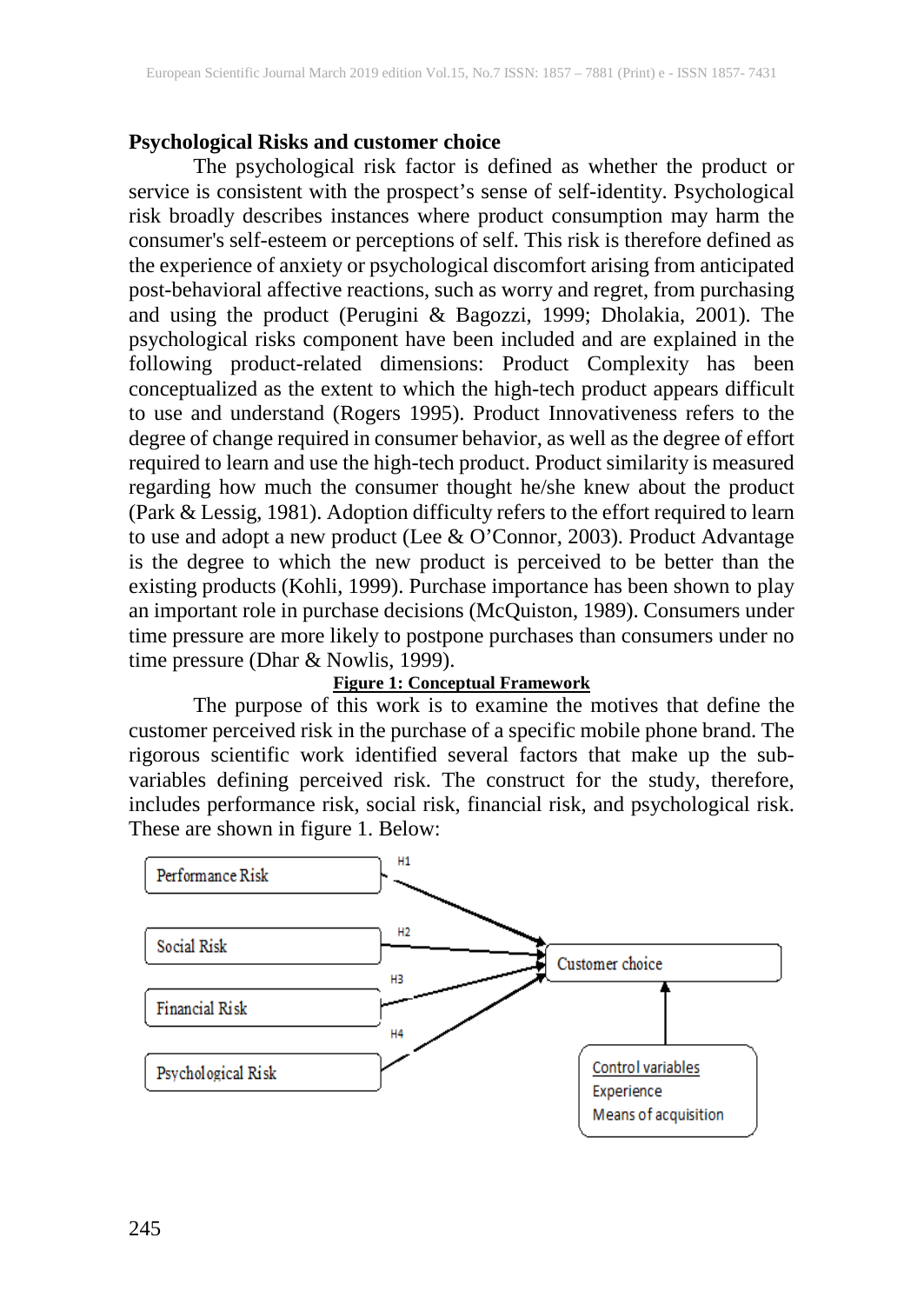# **Research hypothesis**

*H1: Performance risks have a positive effect on the consumer choice of mobile phone brand*

*H2: Social risks have a positive influence on the consumer choice of mobile phone brand* 

*H3: Financial risks have a positive impact on the consumer choice of mobile phone brand* 

*H4: Psychological risks have a positive impact on consumer choice of mobile phone brand*

## **RESEARCH METHODOLOGY**

The study was designed as quantitative research requiring the use of a questionnaire as a data collection instrument. A structured questionnaire with sixteen (16) measuring items of the independent variables and two (2) items as control variables were used for data collection. 300 set of the revised questionnaire was distributed to participants, and 267 were returned for data cleaning and data management. In the end, all the response from the 267 returned questionnaires were used for the data analysis. A convenient sampling technique was used to select respondents who were willing to participate in the study. The scales were measured in a 5 point Likert scale as  $1 =$  strongly agree to  $5 =$  strongly disagree.

# **Measurement scale of the study variables**

The development of the scale for performance risks was based on Littler and Melanthiou (2006) and had 4 items. Financial risk was measured on statements and literature search form (Egeln and Joseph, 2012; Forsythe and Shi, 2006). Also, the modified statement version was developed through comprehensive literature searched from [\(Perugini & Bagozzi, 1999;](http://onlinelibrary.wiley.com/doi/10.1111/j.1083-6101.2002.tb00160.x/full#b70) [Dholakia,](http://onlinelibrary.wiley.com/doi/10.1111/j.1083-6101.2002.tb00160.x/full#b14) [2001\)](http://onlinelibrary.wiley.com/doi/10.1111/j.1083-6101.2002.tb00160.x/full#b14) were used to develop the scale for psychological risks covering 4 items. The scale for social risk was extracted from Hirunyawipada and Paswan (2006) which contained 4 items. The dependent variable; customer choice was measured using 6-items. The control variable for the study included the period for the usage of mobile phone. This was expressed and coded as 1=less than 5years, 2=6-10years, and 3=11years plus. The means of acquiring mobile phone was operationalized as voluntary acquisition and involuntary acquisition. The expression was coded as 1=voluntary acquisition of mobile phone brand and 2=involuntary acquisition of mobile phone brand.

# **Test of Reliability**

In order to prove the internal reliability, this study has performed Cronbach's Alpha Test of Reliability. Cronbach's alpha is a reliability coefficient that indicates how well the items in a set are positively related to

 $H1$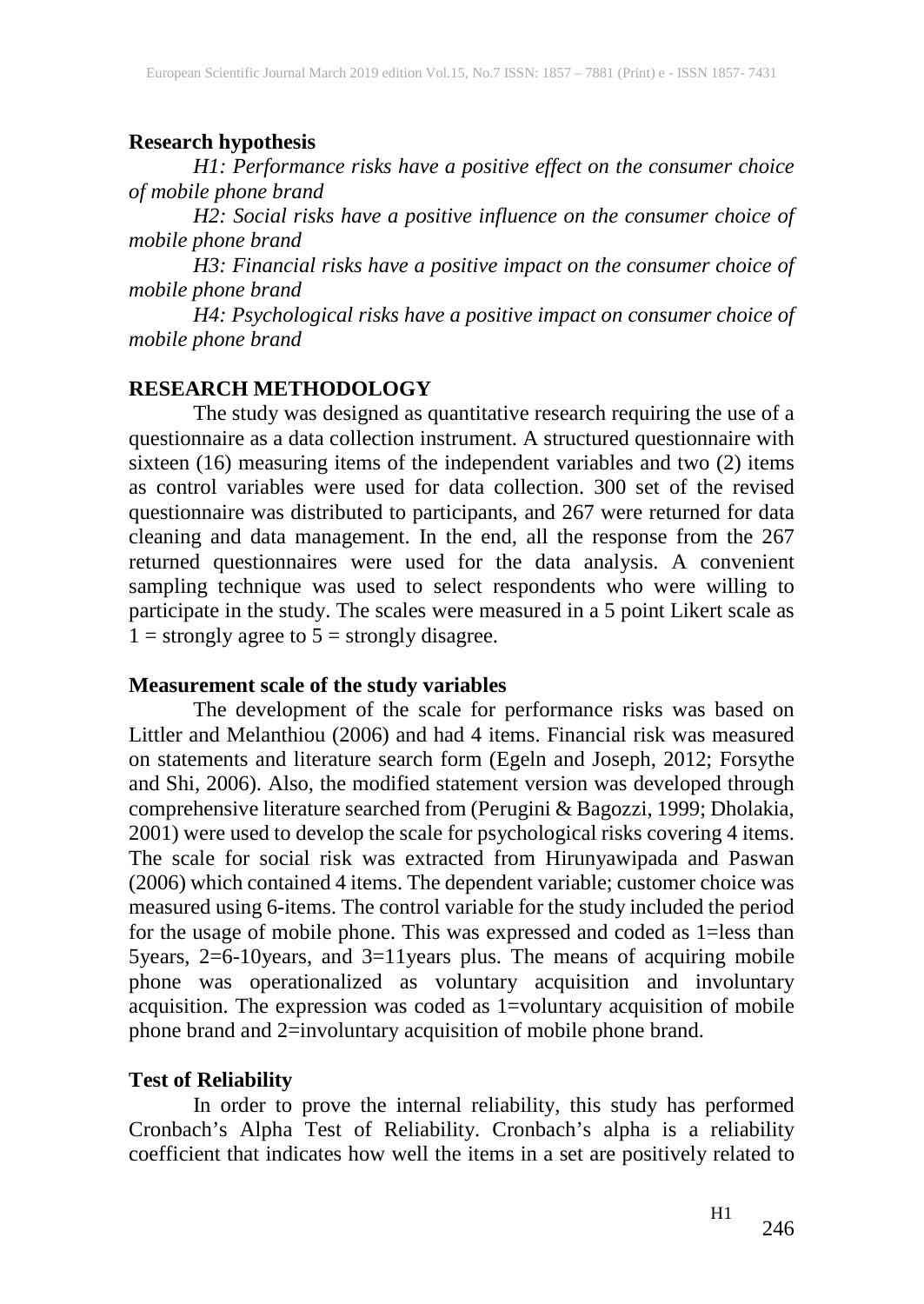one another. This test specifies whether the items pertaining to each dimension are internally consistent and whether they can be used to measure the same construct or dimension of service quality. It is computed regarding the average intercorrelations among the items measuring the concept. Reliability is calculated in such a way that it represents the reliability of the mean of the items, not the reliability of any single item for instance as shown in

According to Nunnally (1978), Cronbach's alpha should be 0.700 or above. But, some of studies 0.600 also considered acceptable (Gerrard et al., 2006). In this study, the value of Cronbach's alpha is between 0.781 and 0.863 which is greater than the standard value, 0.7. Another criteria of Cronbach's alpha for establishing the internal consistency reliability: Excellent (α>0.9), Good (0.7<α<0.9), Acceptable (0.6<α<0.7), Poor (0.5<α<0.6), Unacceptable (α<0.5) (Kline, 2000; George & Mallery, 2003). The validity and reliability test were conducted on the variables under study. The variables included performance risks 4-items, social risks 4-items, financial risks 4-items and psychological risk 4-items. The Cronbach's alpha was shown as; performance risks=.650, social risks=.801, financial risks=.822, psychological risk=.907 and Customer choice .781. Thus it can be concluded that the measures used in this study are valid and highly reliable.

| <b>Table I: Reliability test</b> |            |                  |  |  |  |  |
|----------------------------------|------------|------------------|--|--|--|--|
| <b>IND. VAR</b>                  | N of Items | Cronbach's Alpha |  |  |  |  |
| <b>PERFRISK</b>                  |            | .650             |  |  |  |  |
| <b>SOCRISK</b>                   |            | .801             |  |  |  |  |
| <b>FINRISK</b>                   |            | .822             |  |  |  |  |
| <b>PSYHCORISK</b>                |            | .907             |  |  |  |  |
| <b>CUSTOMER CHOICE</b>           | რ          | .781             |  |  |  |  |

### **Descriptive and Correlation Analysis**

Descriptive and correlation statistics focusing on the independent variables, dependent variable, and the control variables were performed. Table II and Table III exhibit the descriptive statistics and the correlation analysis respectively. Table II indicates that the PERFRISK is widely the dominant risks associated with the choice of mobile phone brand among the participants of the study. The mean score of shows that the influence of PERFRISK (mean=4.1027), SOCRISK (mean=4.0111), FINRISK (mean=3.6722), PSYCHORISK (3.6456) and customer choice (mean=4.7171).

Meanwhile, an experience which indicates the period participants have been using mobile phone recorded a mean= 8.04. The implication is that participants have been using a mobile phone for more than 8years. Means of acquiring mobile phone (mean=2.04) explains whether participants choice of mobile phones is based on voluntary or involuntary usage of a particular brand.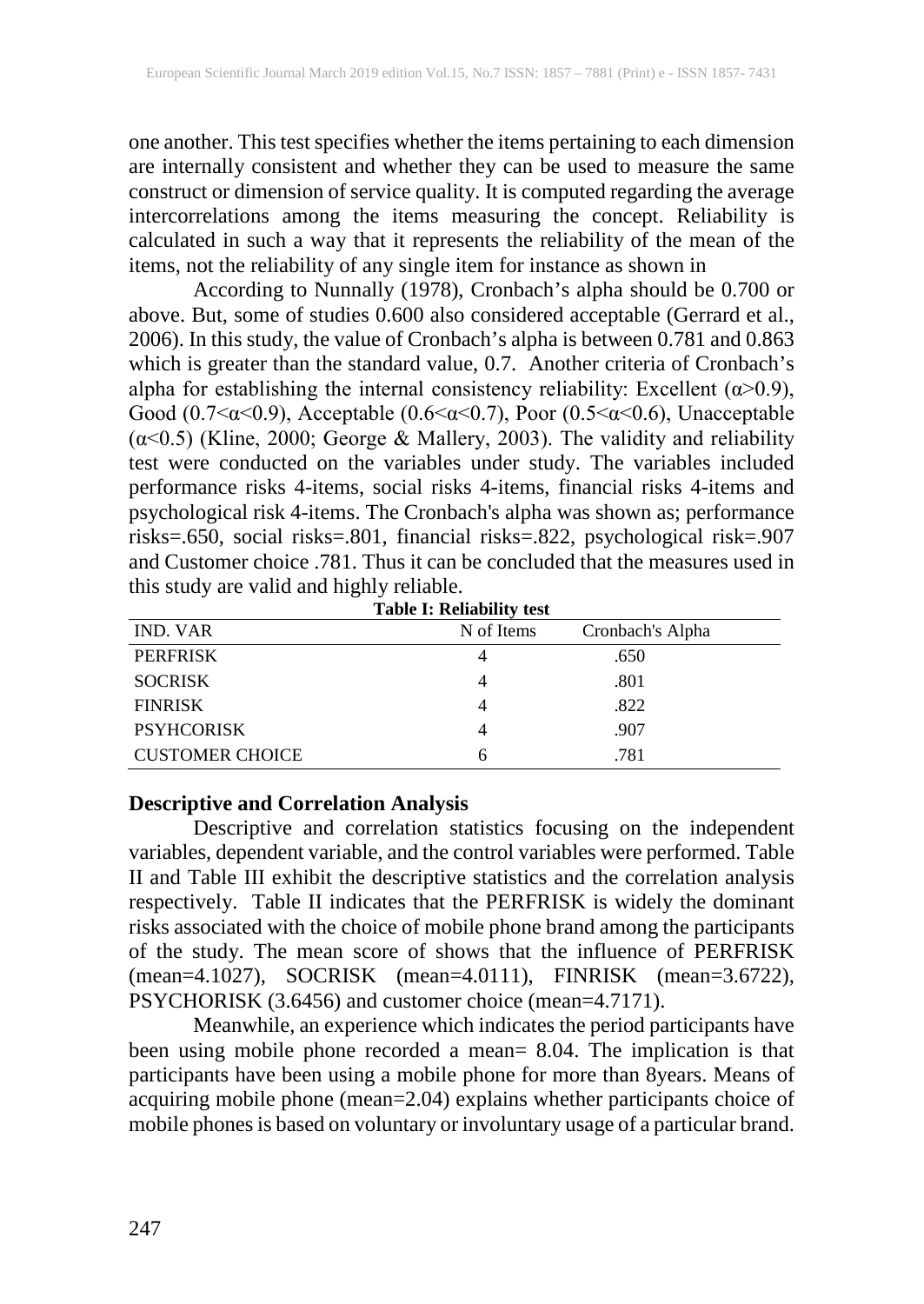|             | Table III: Pearson Correlation Co-efficient of the dependent, independent and control variables |                    |            |                         |       |       |       |                                      |  |
|-------------|-------------------------------------------------------------------------------------------------|--------------------|------------|-------------------------|-------|-------|-------|--------------------------------------|--|
|             |                                                                                                 | Customer<br>choice | Experience | Means of<br>acquisition | K     | K     | K     | PEFRIS SOCRIS FINRIS PSYCHORI<br>SK. |  |
| Pearson     | Customer choice                                                                                 | 1.000              |            |                         |       |       |       |                                      |  |
| Correlation | Experience                                                                                      | .007               | 1.000      |                         |       |       |       |                                      |  |
|             | Means of<br>acquisition                                                                         | .011               | .073       | 1.000                   |       |       |       |                                      |  |
|             | <b>PEFRISK</b>                                                                                  | .764               | $-.089$    | .021                    | 1.000 |       |       |                                      |  |
|             | <b>SOCRISK</b>                                                                                  | .443               | $-.168$    | $-.023$                 | .703  | 1.000 |       |                                      |  |
|             | <b>FINRISK</b>                                                                                  | .375               | $-.151$    | $-.021$                 | .683  | .753  | 1.000 |                                      |  |
|             | <b>PSYCHORISK</b>                                                                               | .538               | $-.184$    | $-.060$                 | .692  | .747  | .705  | 1.000                                |  |

The recorded score indicating that majority of the respondents' voluntarily select a mobile phone brand of their choice

Pearson correlation test was conducted to know the degree of relationship between the dependent variable of customer choice of mobile phone brand with the independent variables of PERFRISK, SOCRISK, FINRISK and PSYCHORISK and the control variables of experience in using a mobile phone and the means of acquiring a mobile phone. The results of the correlation between these variables are shown in TABLE II. As it is indicated in the table, there is a significant correlation between all variables with the dependent variables of customer choice intention of mobile phone brand. The correlation coefficient (r), which shows the different relationship between variables**,** like strong, moderate and weak relation as well as also show that there is no relationship between variables because they do not correlate to each other. In this case, the value of the relationship between PERFRISK, SOCRISK, FINRISK, and PSYCHORISK are .764, .443, .375, .538 respectively and they are strongly correlated with the dependent variable of customer choice. Whereas the control variables of experience in using mobile .007 and means of acquiring mobile phone .011 found not correlated with the dependent variable of customer choice of mobile phone brand. The direction and strength of these associations of the independent variables indicate preliminary support for the conceptual framework of the study.

### **Evaluating the model**

Before estimating any model, it is a must to check the validity of the model properly. To this respect, as necessary, tests for multicollinearity were made. Test for multicollinearity is done using collinearity statistics of Variance Inflation Factor (VIF) and Tolerance levels. As a rule of thumb, if the VIF of a variable exceeds 10 and the Tolerance level is less than .10, there is a serious multicollinearity problem. But the mean VIF result of PERFRISK recorded 1.048, SOCRISK =3.148, FINRISK= 2.744 and PSYHCORISK= 2.788. Tolerance levels of the independent variables also indicated that there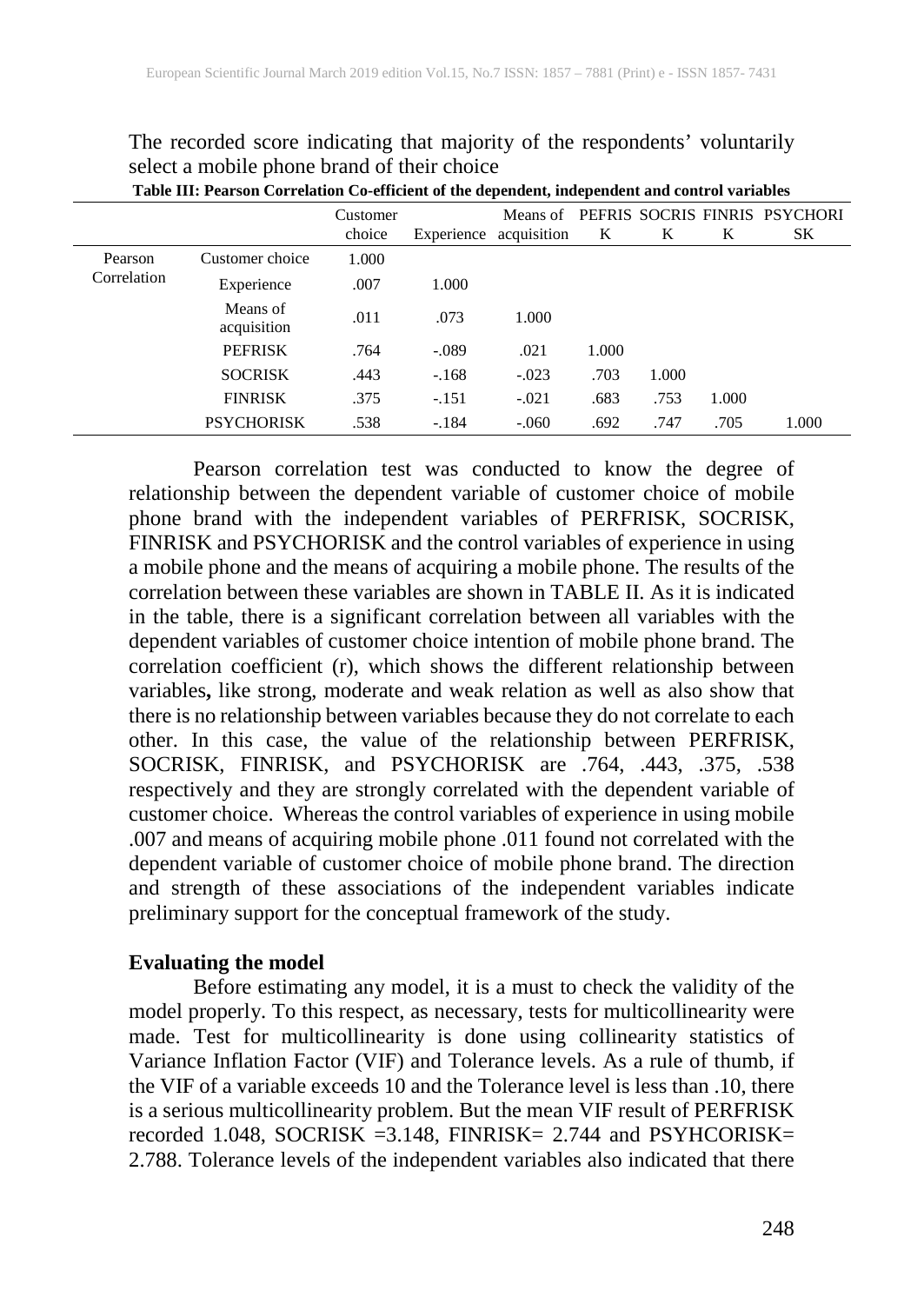was no multicollinearity. PERFRISK recorded .411, SOCRISK = .318, FINRISK= .364 and PSYCHORISK= .359. Therefore, there may not be a problem of multicollinearity in the data. To check whether the standardized residual case is having any undue influence on the results for our model as a whole, Cook's Distance was also tested. According to Tabachnick and Fidell (2007), cases of Cook's Distance with values larger than 1 are a potential problem for the model. The Cook's Distance as shown by the results in the residual statistics indicated *MIN*=.000 and *MAX* =.175

|                               | маимис               |         |                                |                              |          |       |                                   |            |  |
|-------------------------------|----------------------|---------|--------------------------------|------------------------------|----------|-------|-----------------------------------|------------|--|
|                               |                      |         | Unstandardized<br>Coefficients | Standardized<br>Coefficients |          |       | Collinearity<br><b>Statistics</b> |            |  |
|                               | Model                | B       | Std. Error                     | <b>Beta</b>                  | t        | Sig.  | Tolerance                         | <b>VIF</b> |  |
| $\mathbf{1}$                  | (Constant)           | .878    | .111                           |                              | 7.925    | .000  |                                   |            |  |
|                               | Experience           | .004    | .034                           | .007                         | .112     | .911  | .995                              | 1.005      |  |
|                               | Means of acquiring   | .000    | .041                           | .000                         | $-.008$  | .993  | .995                              | 1.005      |  |
| $\mathfrak{D}_{\mathfrak{p}}$ | (Constant)           | 1.399   | .081                           |                              | 17.264   | .000. |                                   |            |  |
|                               | Experience           | $-.027$ | .021                           | $-.049$                      | $-1.306$ | .193  | .954                              | 1.048      |  |
|                               | Means of acquisition | .012    | .025                           | .018                         | .495     | .621  | .985                              | 1.015      |  |
|                               | <b>PEFRISK</b>       | .115    | .007                           | .910                         | 15.821   | .000  | .411                              | 2.431      |  |
|                               | <b>SOCRISK</b>       | .025    | .012                           | .133                         | 2.035    | .043  | .318                              | 3.148      |  |
|                               | <b>FINRISK</b>       | .056    | .011                           | .300                         | 4.913    | .000. | .364                              | 2.744      |  |
|                               | <b>PSYCHORISK</b>    | .040    | .011                           | .227                         | 3.686    | .000. | .359                              | 2.788      |  |

| TABLE IV: Coefficients on factors that affect choice of mobile and collinearity |  |
|---------------------------------------------------------------------------------|--|
| statistics                                                                      |  |

A standard hierarchical multiple regression was used to evaluate the contribution of consumer perceived risk; PEFRISK, SOCRISK, FINRISK, and PSYCHORISK towards customer choice of mobile phone brand after controlling for experience in the use of mobile phone and the means of acquiring a mobile phone. Experiences in the use of mobile phone and the means of acquiring a mobile phone brand as control variables were entered into step 1, explaining 0.12% of the variance in the customer choice of mobile phone brand. Step 2 was entered with all the independent variables performance risk, social risk, financial risk, and psychological risk. The total variance explained by the model was  $64.6 \%$ , F  $(6,260) = 79.045$ , P<.001. Experience in the use of mobile phone and the means of acquiring mobile as control measures had less than 1% additional contribution of the variance in customer choice of mobile phone brand. This is because the R square for the control variables recorded .012. After controlling for experience and means of acquiring mobile phone brand, R squared change remained at .646, indicating that the predictors of the model at 64.8%, F change  $(4, 260)$  =118,559, P < .001 are without the control variables.

Performance risks (PEFRISK) weighted *β=*.910 (t= 15.821, p<.000) was positively significant at 1%, which indicated that respondents were more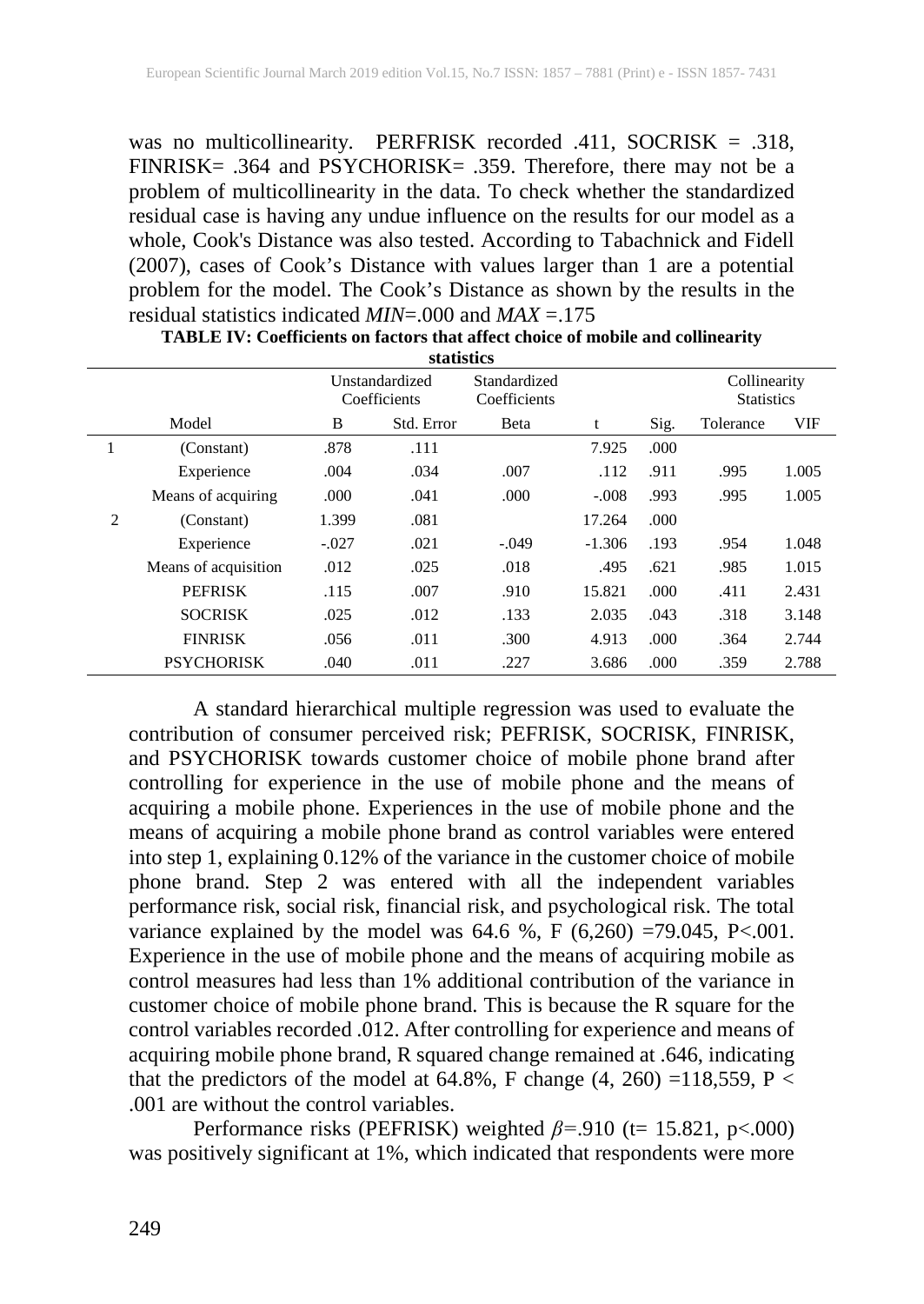likely to be influenced by performance risks in their decision to choose a particular mobile phone brand. As a result, *hypothesis 1* is accepted.

Social risks (SOCRISK) weighted *β* = 133, (t=2.035), p<.043 was positively significant at 5%. The result explains that the customers were more likely to be influenced by the social risks regarding the choice of the brand of mobile phone. The hypotheses which state that social risks impact on customer choice of particular mobile phone brand. The result indicates that *hypothesis 2* is accepted.

In addition, FINRISK weighted *β=*.300, (t=4.913), p<.000 was positively significant at 1%. It can be replicated; therefore, *hypothesis 3* is accepted. In the context of customer choice of mobile phone, the choice pattern is identified predominantly by consumer perceived risks particularly FINRISK in purchasing a mobile phone.

PSYCHORISK as one of the construct for consumer perceived risk weighted *β=*.227, (t=3.686, p<.000) was positively significant at 1%. The result suggests that psychological risk plays an important role in enhancing the choice dimensions of mobile phone brand. Thus, it can be concluded that *hypothesis 4* is accepted. PSYCHORISK has, therefore, demonstrated that it has a significant statistical relationship with customer choice of specific mobile phone brand.

It however important to note that all the control variable; experience in the use of mobile phone  $\beta = 0.049$ , (t=-1.306, p=.193) at significance level 5% and the means of acquiring mobile phone  $\beta$  =.495, (t=.621, p<.985) at 5% showed not to be statistically significant in the model defining the influence of customer perceived risk in the choice of a specific mobile phone brand.

|               |                   |        |          | Std. Error |          |              |     | <b>Change Statistics</b> |        |
|---------------|-------------------|--------|----------|------------|----------|--------------|-----|--------------------------|--------|
| Mode          |                   | R      | Adjusted | of the     | R Square | $\mathbf{F}$ |     |                          | Sig. F |
|               | R                 | Square | R Square | Estimate   | Change   | Change       | df1 | df2                      | Change |
|               | .007 <sup>a</sup> | .012   | $-.008$  | .31759     | .012     | .006         |     | 264                      | .994   |
| $\mathcal{D}$ | .804 <sup>b</sup> | .646   | .638     | .19044     | .648     | 118.559      | 4   | 260                      | .000   |

| <b>TABLE V: Model Summary<sup>c</sup></b> |  |
|-------------------------------------------|--|
|-------------------------------------------|--|

**a. Predictors: (Constant), Means of acquisition, Experience b. Predictors: (Constant), Means of acquisition, Experience , PEFRISK, FINRISK, PSYCHORISK, SOCRISK**

**c. Dependent Variable: customer choice of mobile phone**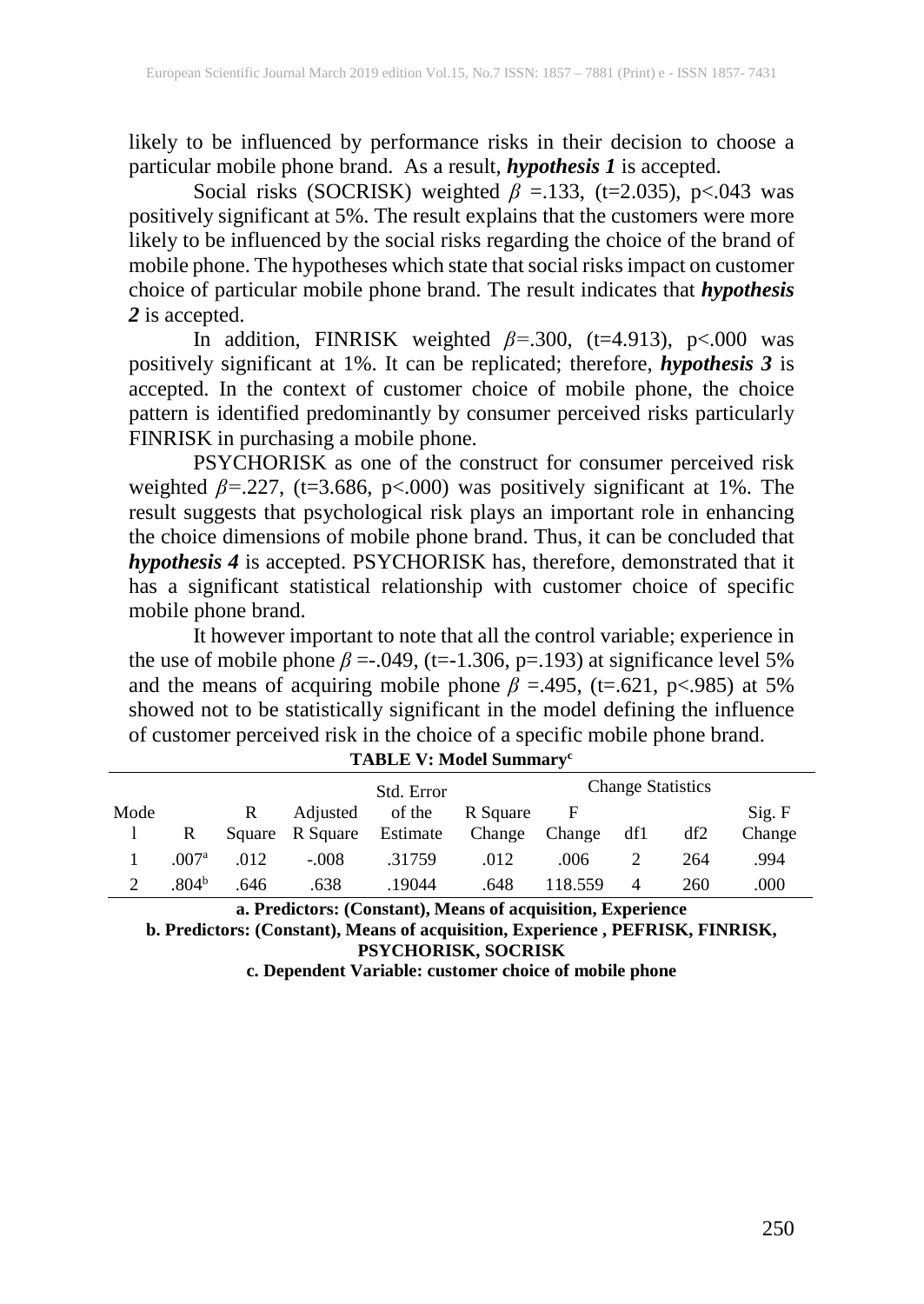| TABLE VI ANOVA <sup>c</sup> |            |                |     |             |        |                   |  |  |
|-----------------------------|------------|----------------|-----|-------------|--------|-------------------|--|--|
|                             | Model      | Sum of Squares | Df  | Mean Square | F      | Sig.              |  |  |
|                             | Regression | .001           | 2   | .001        | .006   | .994 <sup>a</sup> |  |  |
|                             | Residual   | 26.628         | 264 | .101        |        |                   |  |  |
|                             | Total      | 26.629         | 266 |             |        |                   |  |  |
| 2                           | Regression | 17.200         | 6   | 2.867       | 79.045 | .000 <sup>b</sup> |  |  |
|                             | Residual   | 9.429          | 260 | .036        |        |                   |  |  |
|                             | Total      | 26.629         | 266 |             |        |                   |  |  |

**a. Predictors: (Constant), Means of acquisition, Experience b. Predictors: (Constant), Means of acquisition, Experience, PEFRISK, FINRISK, PSYCHORISK, SOCRISK c. Dependent Variable: customer choice of mobile phone**

### **Conceptual framework after analysis**



### **Discussion of results and implication**

The influence of risk perception on consumer attitudes and behavior may be different in situations that are dominated by different types of risks (Cunningham et al., 2005). Previous research suggested perceived risk as an important factor influencing consumer purchasing behavior of mobile phones (Cunningham et al., 2005; Pavlou, 2003; Schlosser, 2006). The study findings provide a significant contribution of customer perceive to the choice of mobile phone brand. All the components of the customer perceive risk constructs; PERFRISK, SOCRISK, FINRISK, and PSYCHORISK were found to have a positive influence on the choice of mobile brand. Significantly the findings corroborate previous studies (Cunningham et al., 2005) on the influence customer perceive risk on the choice of electronic gadgets. Unlike previous research on the choice of mobile which predominantly analyses credibility, security and extended life span as the predicting variables (Mukherjee & Nath, 2003; Pikkarainen, 2004) for purchase intentions of mobile phones, this study has added the construct development of perceived risks by critically evaluating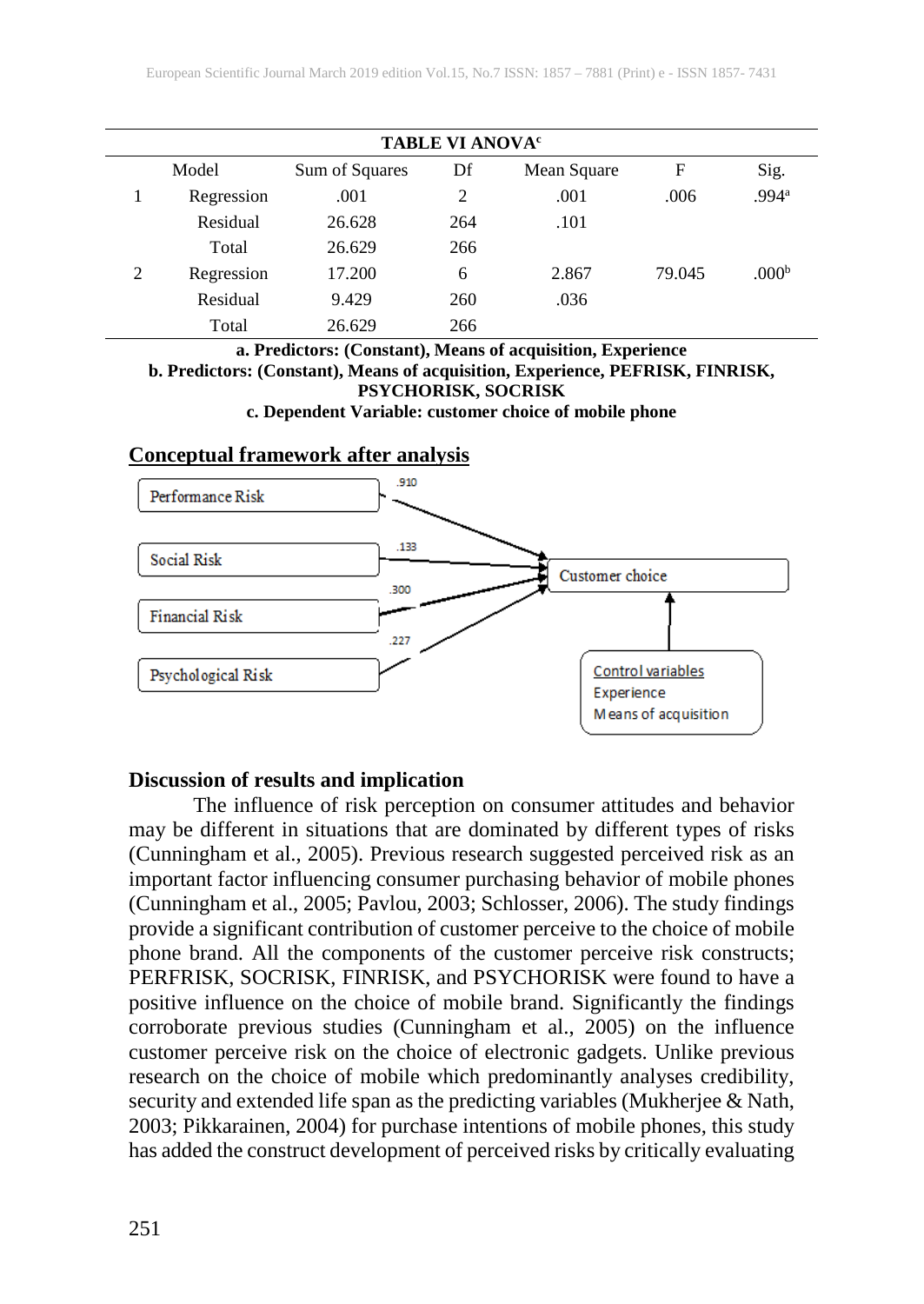PERFRISK, SOCRISK, FINRISK, and PSYCHORISK. Significantly, management researcher cannot underestimate the contribution of the PSFP IN the development of a standard construct for customer perceived risks in the purchase of mobile phones. It is important to note that the study contributes to both theoretical development and managerial appreciation of perceived risks in consumer behavior. Understanding the consumer's decision to purchase mobile devices under risky conditions is a key component of product success and is of enormous theoretical importance (Grewal, Gotlieb & Marmorstein, 1994). One factor that has constantly been identified as a critical determinant of consumer willingness to purchase mobile devices is the perceived risks associated with those mobile devices. Theoretically, the study adds to the consumer behavior theory regarding the dimensionalities of consumer choice patterns. Managerial appreciation of the critical factors the influence consumer choice intention is important in marketing operations. The design of marketing communication messages and the targets set for marketing programmes can be extracted from the findings of this study.

#### **Limitations and suggestions for future studies**

The rigorous nation of scientific research makes it difficult for a study of this to be problems free. Availability of detailed literature was a concern for this study as methodological problems were noted. The researchers relied on convenience sampling techniques based on participant willingness to participate. Also, the study was cross-sectional research, making it difficult for an evaluation of the choice of mobile phone and how the perceived risks continue to influence the users of the device. It is therefore expected that future researchers study the subject using a longitudinal research method to evaluate the outcome of a particular perceived risk component on the use of the brand chosen. Management researcher has also recommended that for generalization a study of this nature should include a larger sample and participants from the diverse background. Based on this assertion, future researchers can use a larger sample size and also replicate the study in other developing countries to provide a generalization of the influence of perceived risks on customer choice of mobile phone brand.

### **References:**

- 1. Aladwani, A.M. (2001). "Online banking: a field study of drivers, development challenges and expectations", *International Journal of Information Management*, 21 (3), 213-25.
- *2.* Ba, S. (2001). "Establishing online trust through a community responsibility system", *Decision Supporting Systems,* 31(3), 323-36.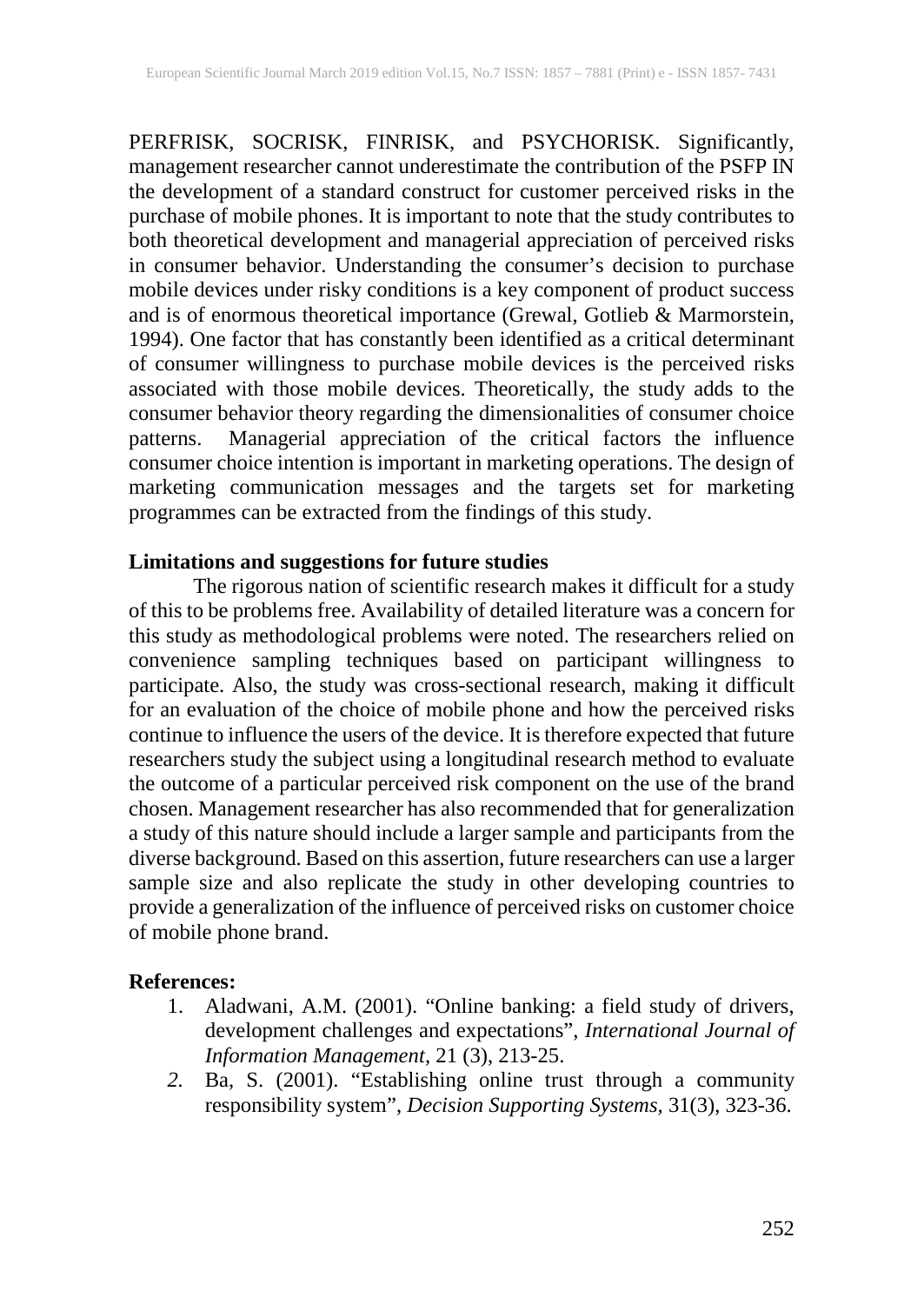- 3. Bauer R. A., (1960). "Consumer Behavior as Risk Taking," Dynamic Marketing for a Changing World, ed. Robert S. Hancock, Chicago: American Marketing Association, 389-98.
- 4. Bearden W. O. & Shimp T.A. (1982). "The use of Extrinsic Cues to Facilitate Product Adoption," Journal of Marketing Research, 19 (2), 229-39.
- 5. Bhatnagar, A., Misra, S., & Rao, H. R. (2000). On risk, convenience, and Internet shopping behavior. *Communications of the ACM*, *43*(11), 98-105.
- 6. Bianchi, A., & Phillips, J. G. (2005). Psychological predictors of problem mobile phone use. *CyberPsychology & Behavior*, *8*(1), 39- 51.
- 7. Chang, E. C., & Tseng, Y. F. (2013). Research note: E-store image, perceived value and perceived risk. *Journal of business research*, *66*(7), 864-870.
- 8. Cheng P.V. (2006). "The validity of an extended technology acceptance model (TAM) for predicting intranet/portal usage", Master thesis, University of North Carolina, Chapel Hill, NC.
- 9. Chen, Y. S., & Chang, C. H. (2013). Greenwash and green trust: The mediation effects of green consumer confusion and green perceived risk. *Journal of Business Ethics*, *114*(3), 489-500.
- 10. Cheung C. & Lee, N.K., (2006). "Electronic commerce: reality bytes", Supply Management,vol. 3, no. 8. 32-34.
- *11.* Coghill, A. (2001). Perceived risk in shopping: A test of a measurement instrument, *Americas Conference on Information Systems*.799-803.
- 12. Comer D.F. & Wikle S.U., (2008). Perceived risk and consumer decision making-The case of telephone shopping, *Journal of Marketing Research*, Vol. 1, No. 4.32-39.
- 13. Conchar M.P., Zinkhan G.M., Peters C. & Olavarrieta S. (2004). An integrated framework for the conceptualization of consumers' perceived-risk processing. *Academy ofMarketing Science* 32 (4), 418-436.
- 14. Cooper, R. G., Edgett, S. J., & Kleinschmidt, E. J. (2006). Portfolio Management for New Product Development.
- *15.* Cooper, A. (2004). *The inmates are running the asylum: [Why hightech products drive us crazy and how to restore the sanity]*. Indianapolis: Sams.
- 16. Cunningham, L. F., Gerlach, J. H., Harper, M. D., & Young, C. E. (2005). Perceived risk and the consumer buying process: Internet airline reservations. *International Journal of Service Industry Management*, *16*(4), 357-372.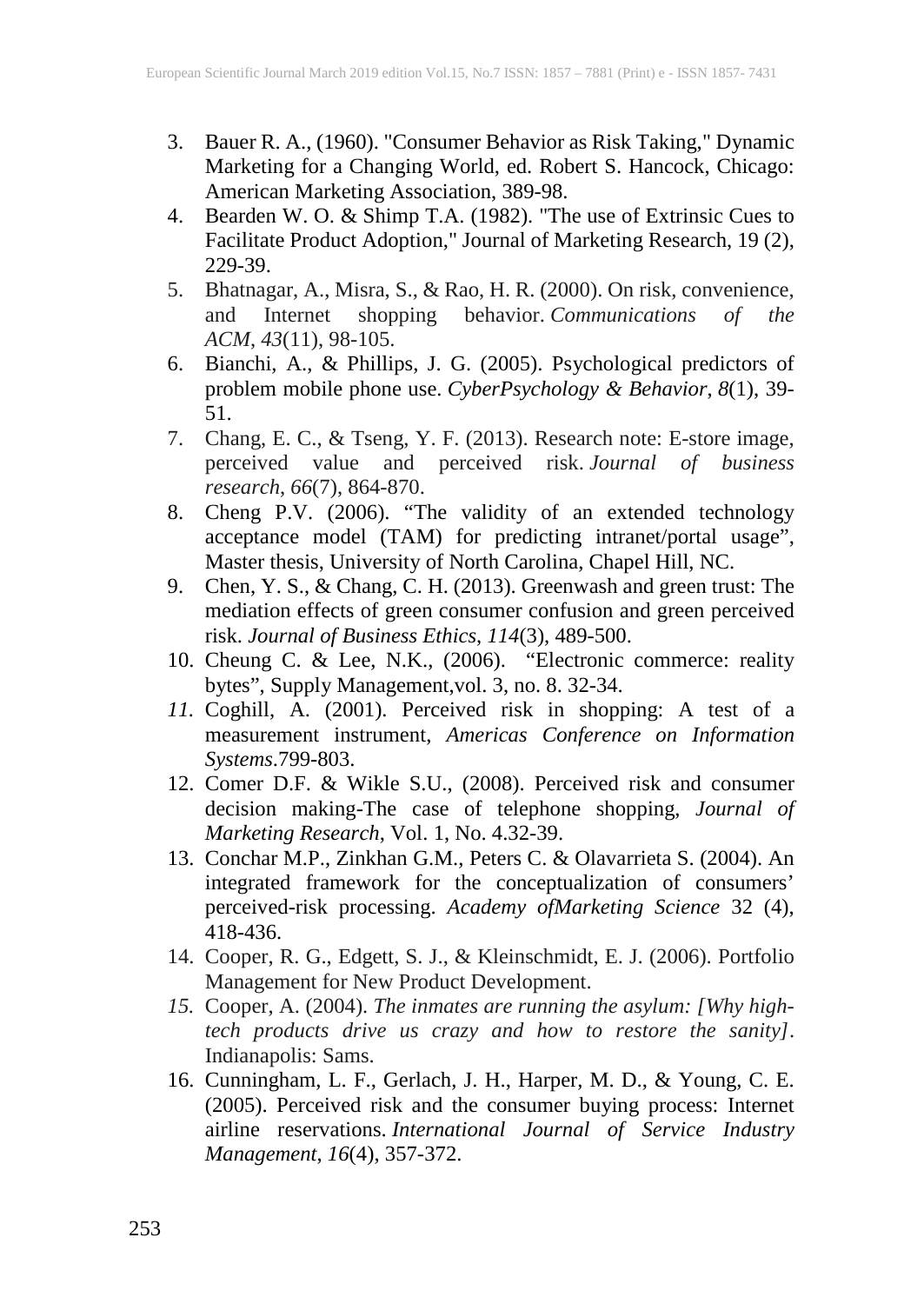- 17. Davis M.Y. & Schoorman, R.T. (1995). "A framework for analyzing the potential benefits of internet marketing", Journal of Electronic Commerce Research, vol. 2, no. 4. 157-163.
- 18. Donner, J. (2007). The rules of beeping: exchanging messages via intentional "missed calls" on mobile phones. *Journal of computermediated communication*, *13*(1), 1-22.
- 19. Dowling G.R. & Staelin R. (1994). A model of perceived risk and intended risk handling activity. *Journal of Consumer Research,*  21(1), 119-134.
- 20. Feagin, J., Orum, A. & Sjoberg, G. (EDs). (1991). A case for case study. NC: University of North Carolina Press.
- 21. Featherman, M.S. & Pavlou, P.A. (2002), "Predicting E-services Adoption: A Perceived Risk Facets Perspective", Proceedings of the Eighth American Conference on Information Systems (AMCIS), Dallas. 1034-1046.
- 22. Featherman M.S. & Pavlou P.A. (2003). Predicting e-services adoption: a perceived risk facets perspective. *International Journal of Human-Computer Studies*, 59, 451-474.
- 23. Flavia´n, C., Guinaliu, M. & Torres, E. (2006), "How bricks-andmortar attributes affect online banking adoption", *International Journal of Bank Marketing*, 24(6), 406-23.
- 24. Fung, W., Hsieh, D. A., Naik, N. Y., & Ramadorai, T. (2008). Hedge funds: Performance, risk, and capital formation. *The Journal of Finance*, *63*(4), 1777-1803.
- 25. Garbarino, S. S., & Strahilevitz, Z. (2005). Web-based shopping: consumers' attitudes towards online shopping in new zealand. *Journal of Electronic Commerce Research, 6*(2).
- 26. Gefen, D., Karahanna E. & Straub, D.W. (2003). Trust and TAM in online shopping: An integrated model. *MIS Quarterly* 27(1), 51-90.
- 27. Germunden, H. G. (1985). "Perceived Risk and Information Search: A Systematic Meta-Analysis of the Empirical Evidence," International Journal of Research in Marketing, 2, 79-100.
- 28. Grewal D., Gotlieb J., & Marmorstein, H. (1994). "The Moderating Effects of Message framing and Source Credibility on the Priceperceived Risk Relationship," Journal of Consumer Research, 21 (1), 145-53.
- 29. Hakoama, J. & Hakoyama, R.G. (2011). The analytics of uncertainty and information: an expository survey, Journal of Economic Literature, vol. 17, no. 4. 1375-1421.
- 30. Hardesty, D. M., & Bearden, W. O. (2004). The use of expert judges in scale development: Implications for improving face validity of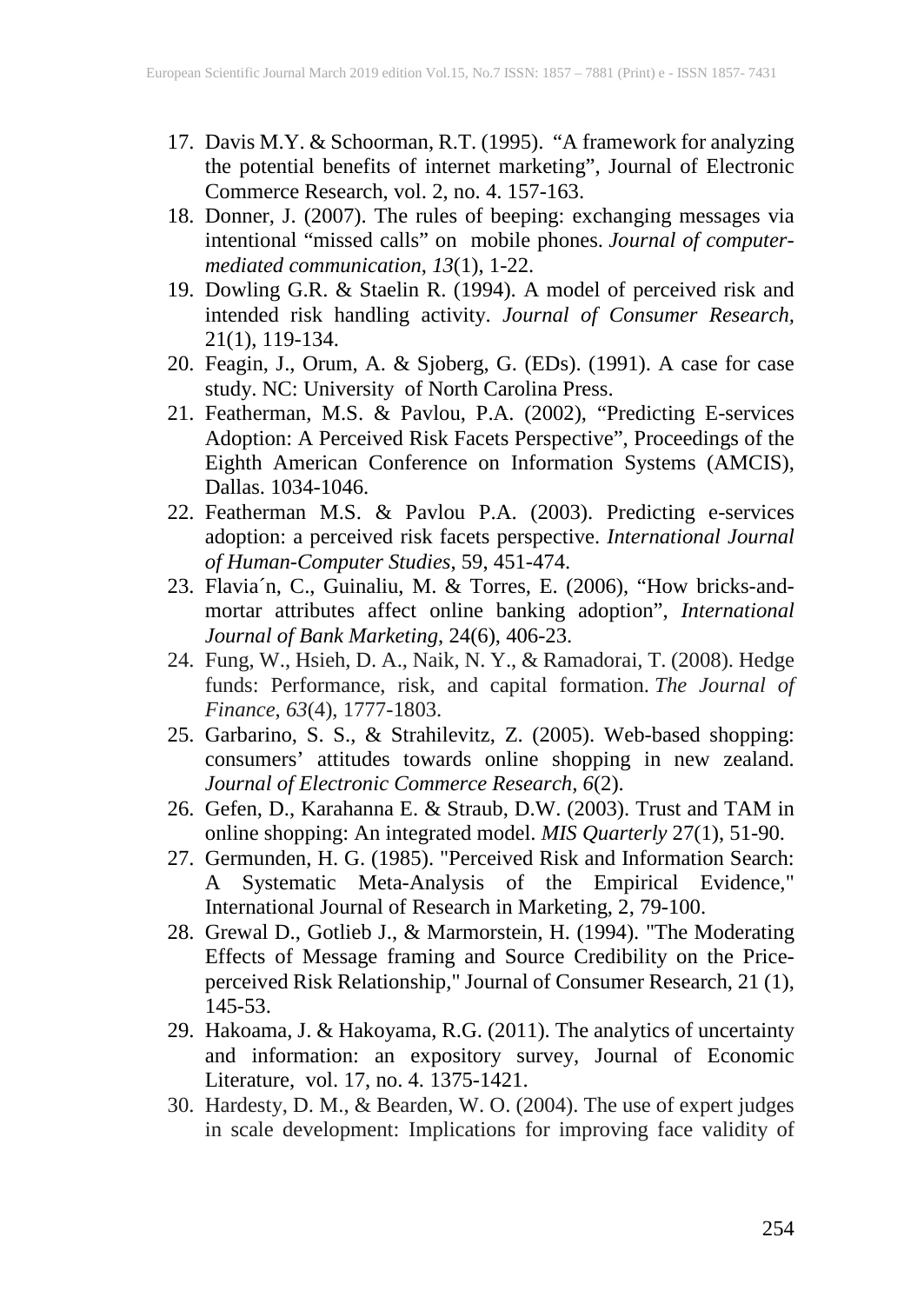measures of unobservable constructs. *Journal of Business Research*, *57*(2), 98-107.

- 31. Harridge-March, S. (2006). Can the building of trust overcome consumer perceived risk online?. *Marketing intelligence & planning*, *24*(7), 746-761.
- 32. Howcroft, B., Hamilton, R. & Hewer, P. (2002), "Consumer attitude and the usage and adoption of home-based banking in the United Kingdom", *International Journal of Bank Marketing,* 20(*3*),111-21.
- 33. Jarvenpaa, S.L., Tractinsky, N & Vitale, M. (2000), "Consumer Trust in an Internet store", Information Technology and Management, vol. 1, no 1. 45-71.
- 34. Kim, D. J., Ferrin, D. L., & Rao, H. R. (2008). A trust-based consumer decision-making model in electronic commerce: The role of trust, perceived risk, and their antecedents. *Decision support systems*, *44*(2), 544-564.
- 35. Kulviwat, S., Bruner II, G. C., & Al-Shuridah, O. (2009). The role of social influence on adoption of high tech innovations: The moderating effect of public/private consumption. *Journal of Business Research*, *62*(7), 706-712.
- 36. Kushchu, D. (2007). "Towards a Generic Model of Trust for Electronic Commerce", International Journal of Electronic Commerce, vol. 5, nr. 2. 61-74.
- 37. Laroche, M., Bergeron, J., & Goutaland, C. (2003). How intangibility affects perceived risk: the moderating role of knowledge and involvement. *Journal of services marketing*, *17*(2), 122-140.
- 38. Ling, M.A. Reynolds, K.E. Weung, S. & Beatty, S.E. (2006). The product-specific nature of impulse buying tendency. *Journal of Business Research* 56.505-511.
- 39. Littler, D. & Melanthiou, D. (2006). "Consumer perceptions of risk and uncertainty and the implications for behaviour towards innovative retail services: the case of internet banking", *Journal of Retailing and Consumer Services*,13 (6),431-43.
- 40. Lu, H. P., Hsu, C. L., & Hsu, H. Y. (2005). An empirical study of the effect of perceived risk upon intention to use online applications. *Information Management & Computer Security*, *13*(2), 106-120.
- 41. McConaughy, D. L., Matthews, C. H., & Fialko, A. S. (2001). Founding family controlled firms: Performance, risk, and value. *Journal of small business management*, *39*(1), 31-49.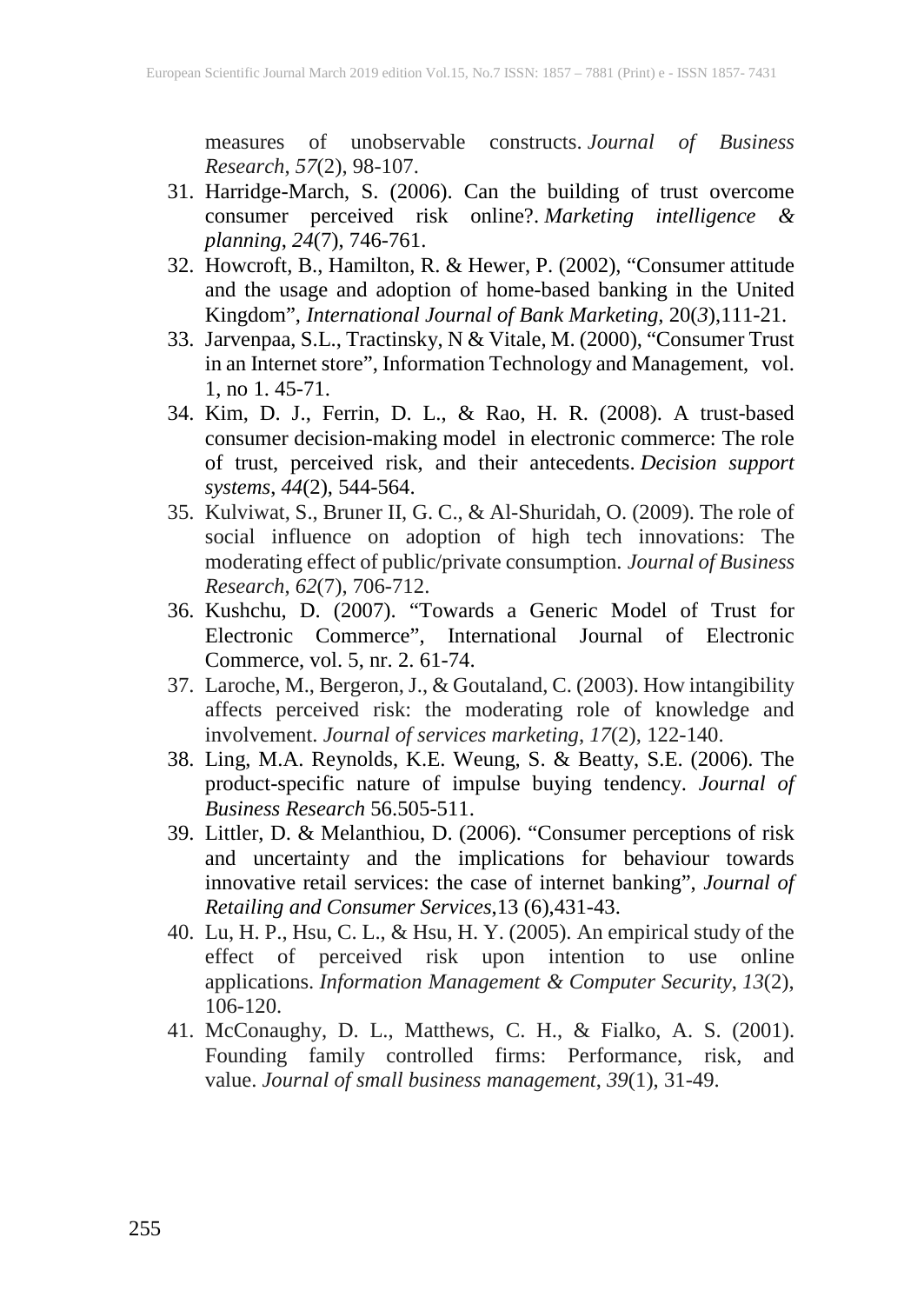- 42. Meso, P., Musa, P., & Mbarika, V. (2005). Towards a model of consumer use of mobile information and communication technology in LDCs: the case of sub‐Saharan Africa. *Information Systems Journal*, *15*(2), 119-146.
- *43.* Mitchell, V. (1999). Consumer perceived risk: Conceptualisaitons and models, *European Journal of Marketing*, Vol. 33, No. 1/2.163- 195.
- 44. Mokhlis, S., & Yaakop, A. Y. (2012). Consumer choice criteria in mobile phone selection: An investigation of Malaysian university students. *International Review of Social Sciences and Humanities*, *2*(2), 203-212.
- *45.* Mont, O. K. (2002). Clarifying the concept of product–service system. *Journal of cleaner production*, *10*(3), 237-245.
- 46. Mukherjee, A. & Nath, P. (2003). "A model of trust in online relationship banking" *International Journal of Bank Marketing*, Vol. 21 No. 1. 5-15.
- 47. Park, J., Lennon, S. J., & Stoel, L. (2005). On‐line product presentation: Effects on mood, perceived risk, and purchase intention. *Psychology & Marketing*, *22*(9), 695-719.
- 48. Pavlou, P.A. & Gefen, D. (2002). "Building effective online marketplaces with institution-based trust", Proceedings of the Twenty-Third International Conference on Information Systems (ICIS), Barcelona. 667-675.<br>49. Pavlou, P.A. (2003). "
- 49. Pavlou, P.A. (2003). "Consumer Acceptance of Electronic Commerce: Integrating Trust and Risk with the Technology Acceptance Model", International Journal of Electronic Commerce, vol. 7, no. 3. 69-103.
- 50. Pikkarainen, J.A. (2004). "A Paradigm for Developing Better Measures of Marketing Constructs", Journal of Marketing Research, 1979, vol. 16, no. 1.64-73*.*
- 51. Prins R., & Verhoef P.C. (2007). "Marketing Communication Drivers of Adoption Timing of a New E-Service among Existing Customers," Journal of Marketing, 71 (April), 169-83.
- 52. Puto C. P., Patton W.E. III, & King R.H. (1985). "Risk Handling Strategies in Industrial Vendor Selection Decisions," Journal of Marketing, 49 (1), 89-98.
- 53. Rebello, P. (2010). Trust in inter-organizational exchanges: a case study in business to business electronic commerce. *Decision Support Systems* 39(3), 525-544.
- 54. Rice D.M. & Katz S.B. (2003). Not So Different After All: A Cross-Discipline View of Trust. Academy of Management Review 23(3), 393-404.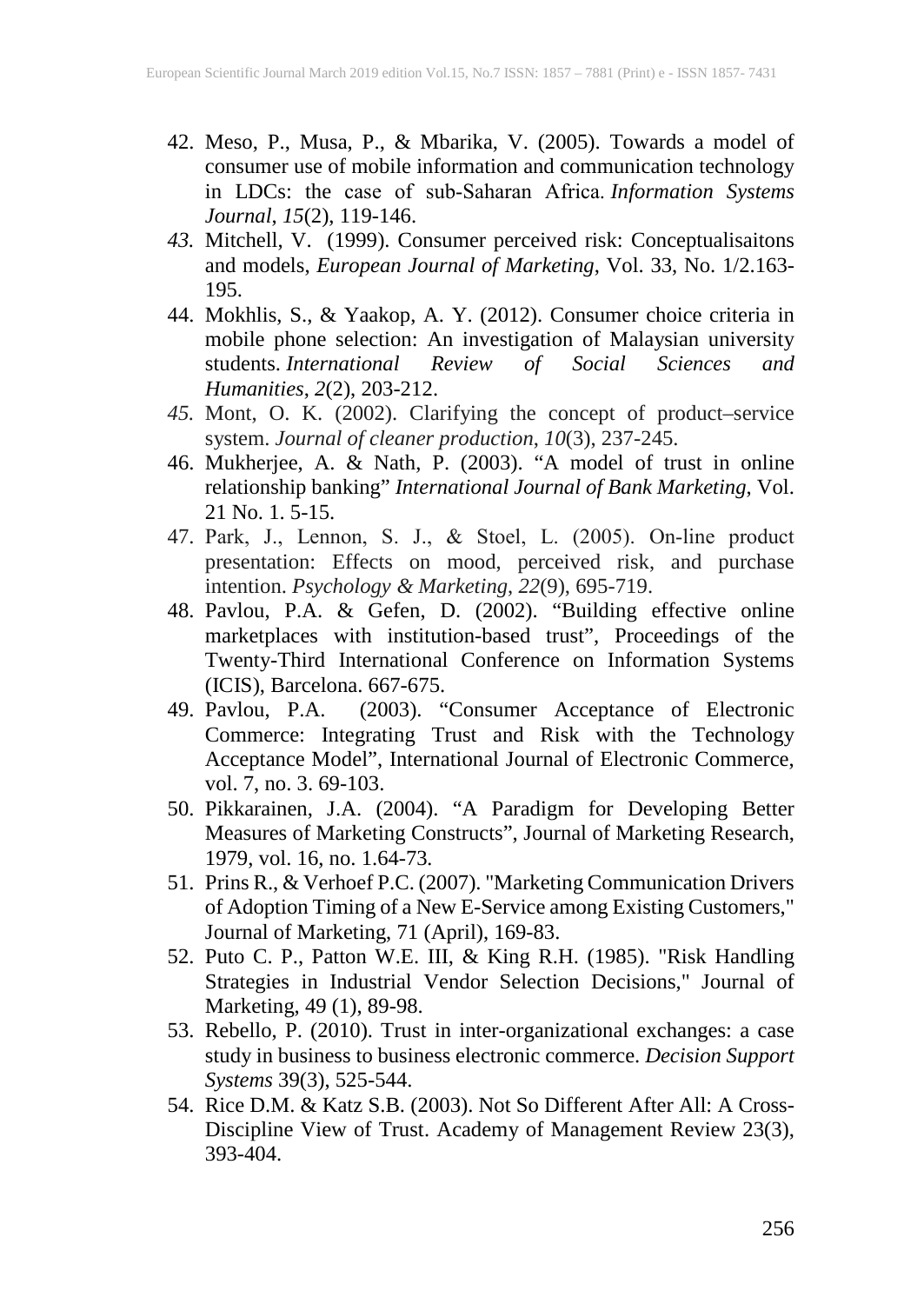- 55. Runyon L. & Steward H.B. (1987). Perceived risk and mail order shopping for apparel, *Journal of Consumer Studies and Home Economics*, Vol. 17.377-398
- 56. Sarin, S., Sego T., & Chanvarasuth N. (2003) "Strategic Use Of Bundling For Reducing Consumers' Perceived Risk Associated With The Purchase Of New High-Tech Products," Journal of Marketing Theory and Practice, 11 (3), 71.
- 57. Sathye, M. (1999), "Adoption of internet banking by Australian consumers: an empirical investigation", *International Journal of Bank Marketing,*7(7),324-34.
- 58. Schlosser R.N. (2006). Transference as a means of building trust in World Wide Web sites, *International Conference on Information Systems*.459-464.
- 59. Schnietz, K. E., & Epstein, M. J. (2005). Exploring the financial value of a reputation for corporate social responsibility during a crisis. *Corporate reputation review*, *7*(4), 327-345.
- 60. Sey, A. (2011). 'We use it different, different': Making sense of trends in mobile phone use in Ghana. *New Media & Society*, *13*(3), 375-390.
- 61. Simonson, I. (1992). "The Influence of Anticipating Regret and Responsibility on Purchase Decisions," Journal of Consumer Research, 19 (1), 105-18.
- 62. Simpson, P.M., Siguaw J.A., & Cadogan J.W. (2008). "Understanding the Consumer Propensity to Observe," European Journal of Marketing, 42 (1/2), 196-221.
- 63. Solomon, M. R., Surprenant, C., Czepiel, J. A., & Gutman, E. G. (1985). A role theory perspective on dyadic interactions: the service encounter. *The Journal of Marketing*, 99-111.
- *64.* Srivastava, L. (2005). Mobile phones and the evolution of social behaviour. *Behaviour & information technology*, *24*(2), 111-129.
- 65. Stone, R. N. & Winter, F. W. (1987). Risk: Is it still uncertainty times consequences? *Proceedings of the American Marketing Association*.261-265.
- 66. Tan, Y-H & Thoen, W. (2002). "Formal aspects of a generic model of trust for electronic commerce", Decision Support Systems, 33. 233-246.
- 67. Tellis G. J. & Gaeth G.J. (1990). "Best Value, Price-Seeking and Price Aversion: The Impact of Information and Learning on Consumer Choices," Journal of Marketing, 54 (2), 34-45.
- 68. Van der Heijden, H., Verhagen, T. & Creemers, M. (2003). "Understanding online purchase intentions: contributions from